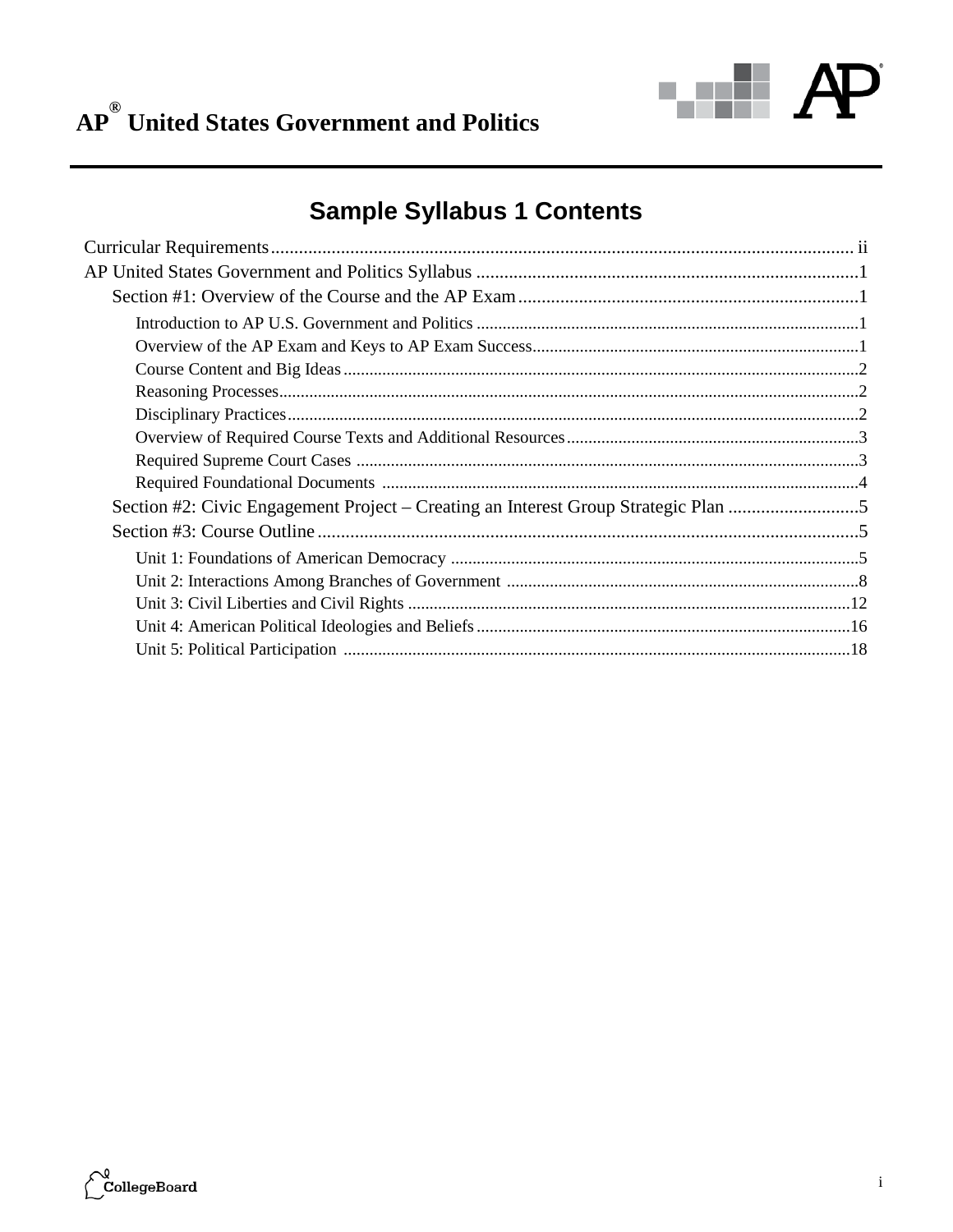

## **Curricular Requirements**

| CR1             | The course includes the Foundations of American Democracy Unit and addresses all related big ideas<br>(BIs) and enduring understandings (EUs).<br>• See page 5                                                                                            |
|-----------------|-----------------------------------------------------------------------------------------------------------------------------------------------------------------------------------------------------------------------------------------------------------|
| CR <sub>2</sub> | The course includes the Interactions Among Branches of Government Unit and addresses all related<br>big ideas (BIs) and enduring understandings (EUs).<br>• See page 8                                                                                    |
| CR <sub>3</sub> | The course includes the Civil Liberties and Civil Rights Unit and addresses all related big ideas (BIs)<br>and enduring understandings (EUs).<br>• See page 12                                                                                            |
| CR4             | The course includes the American Political Ideologies and Beliefs Unit and addresses all related big<br>ideas (BIs) and enduring understandings (EUs).<br>• See pages $16, 21$                                                                            |
| CR <sub>5</sub> | The course includes the Political Participation Unit and addresses all related big ideas (BIs) and<br>enduring understandings (EUs).<br>• See page 18                                                                                                     |
| CR <sub>6</sub> | The course integrates public policy within each unit.<br>• See pages 5, 7, 11, 15, 17                                                                                                                                                                     |
| CR7             | The course addresses the big ideas by connecting enduring understandings across one or more units.<br>• See pages 7, 11, 15, 22                                                                                                                           |
| CR <sub>8</sub> | The course provides opportunities to analyze and compare political concepts.<br>• See pages 7, 11, 14, 15, 22                                                                                                                                             |
| CR9             | The course provides opportunities to analyze and interpret quantitative data to explain what the data<br>implies or illustrates about political principles, institutions, processes, and behaviors.<br>• See pages 18, 20, 21                             |
| <b>CR10</b>     | The course provides opportunities to analyze and interpret qualitative sources (primary and secondary<br>sources including the nine required foundational documents) to explain how they relate to political<br>concepts.<br>• See pages 4, 7, 10, 12, 17 |
| CR11            | The course provides opportunities to analyze and interpret visual information to explain how the<br>elements of the visual illustrate or relate to political principles, institutions, processes, and behaviors.                                          |

• See pages 7, 16

 $\widetilde{\phantom{a}}^{\!\!\! \varrho}$ CollegeBoard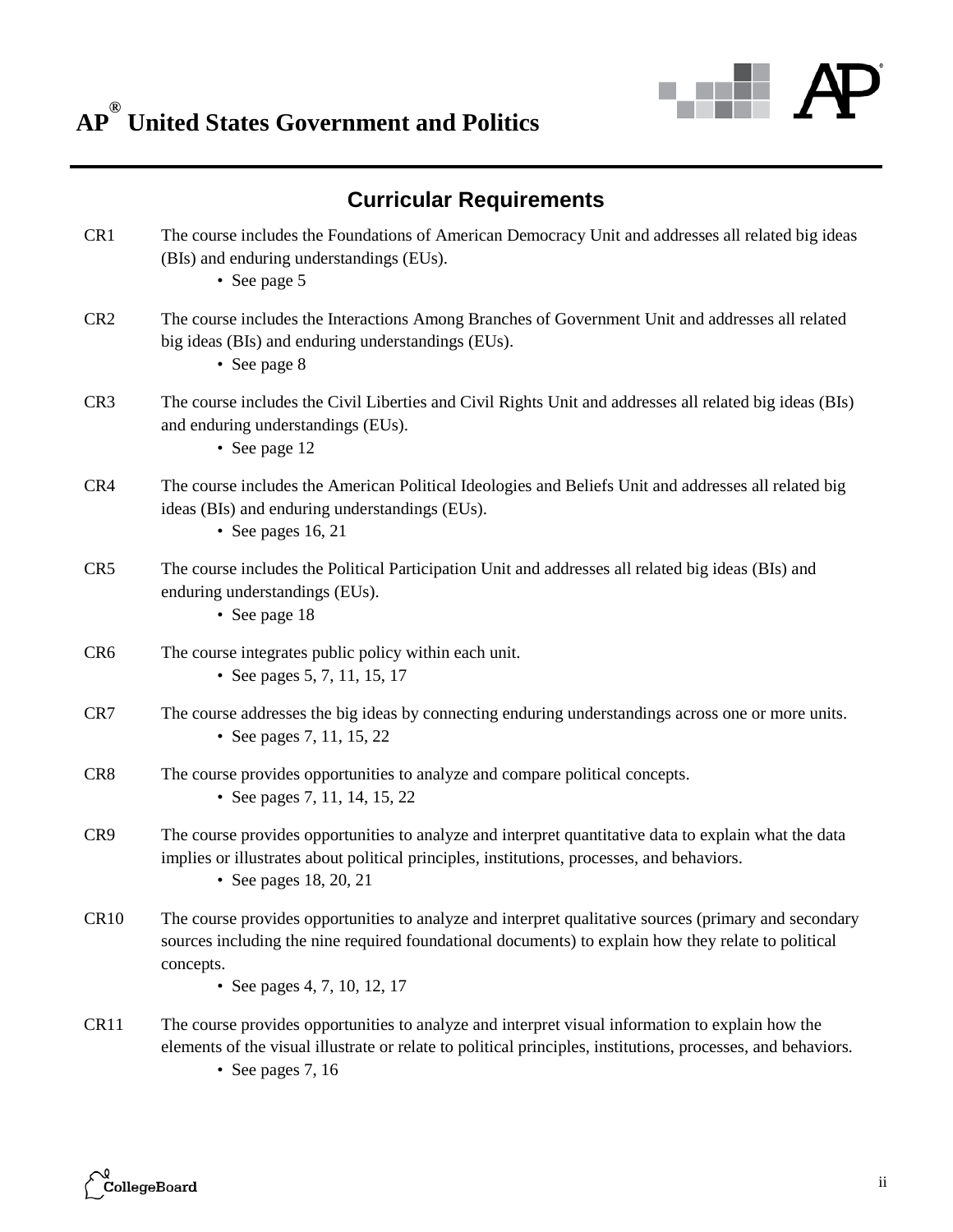## **AP ® United States Government and Politics**



- CR12 The course provides opportunities to apply course concepts and Supreme Court decisions in real-world contexts or scenarios.
	- See pages 5, 7, 10, 15, 18
- CR13 The course provides opportunities to develop an argument in the form of an essay, supported by relevant evidence, about a concept described in the *AP U.S. Government and Politics Curriculum Framework*.
	- See pages 10, 11, 15
- CR14 Students are provided with an opportunity to engage in a political science research or applied civics project tied to the *AP U.S. Government and Politics Curriculum Framework* that culminates in a presentation of findings.
	- See pages 5, 22
- CR15 Students are provided opportunities to analyze the 15 required Supreme Court cases as described in the *AP U.S. Government and Politics Curriculum Framework* and connect them to other non-required landmark cases.
	- See pages 3, 4, 10, 14, 15
- CR16 Students and teachers have access to a college-level U.S. government and politics textbook.
	- See page 3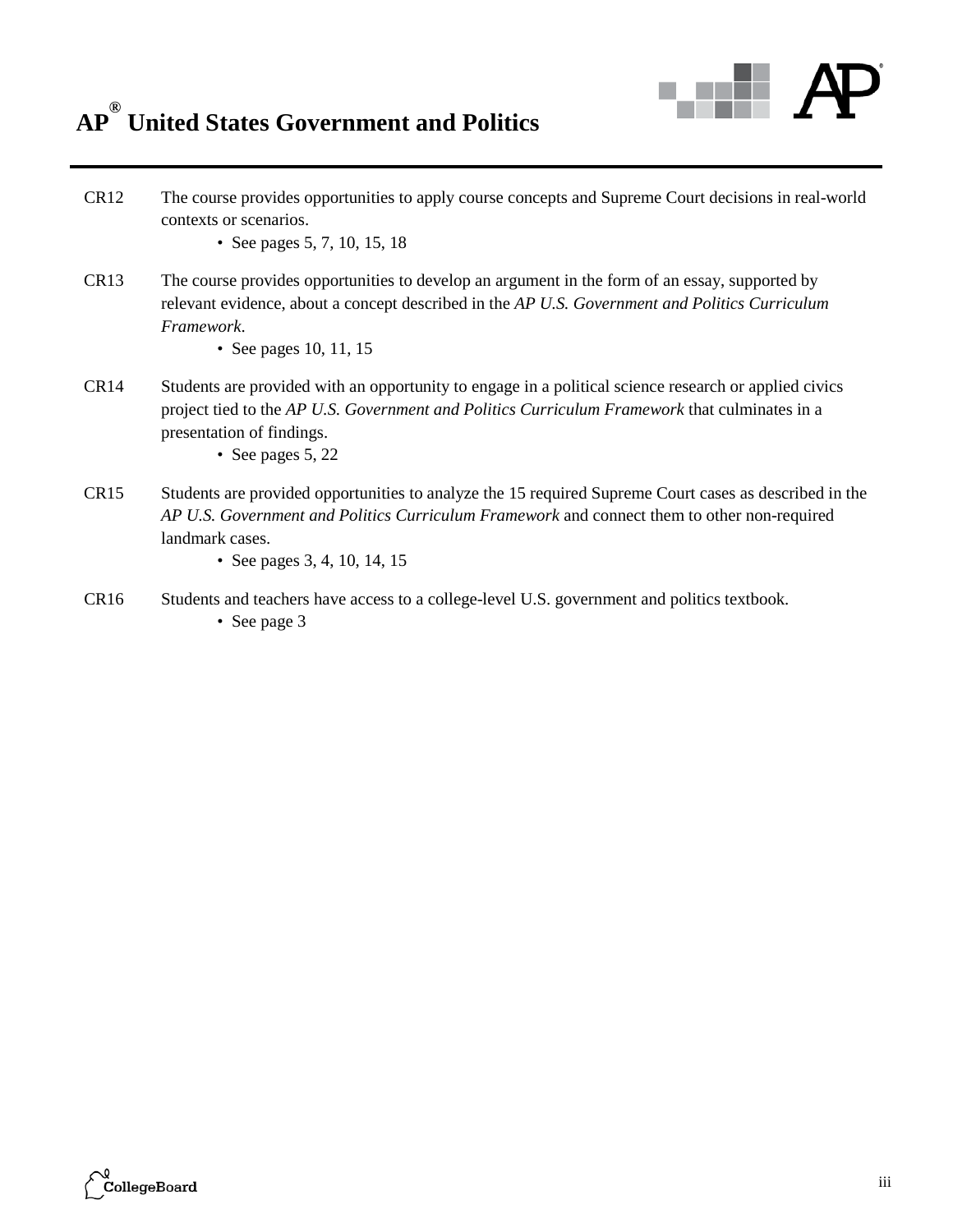

### **Section #1: Overview of the Course and the AP Exam**

### **Introduction to AP U.S. Government and Politics**

AP U.S. Government and Politics is a college-level year-long course that not only seeks to prepare students for success on the AP Exam in May, but also provide students with the political knowledge and reasoning processes to participate meaningfully and thoughtfully in discussions and debates that are currently shaping American politics and society. It is important to note that this course is not a history course; it is a political science course that studies the interconnectedness of the different parts of the American political system and the behaviors and attitudes that shape this system and are the byproduct of this system.

AP U.S. Government and Politics accomplishes these goals by framing the acquisition of political knowledge around enduring understandings and big ideas about American government and politics that can be applied to a set of disciplinary practices through the use of a set of reasoning processes. Through the development of this set of political knowledge, disciplinary practices, and reasoning processes, by the end of the course, students will be able to analyze current and historical political events like a political scientist and develop factually accurate, wellreasoned, thoughtful arguments and opinions that acknowledge and grapple with alternative political perspectives.

This year-long course will meet for 50-minutes on Mondays, Tuesdays, Thursdays, and Fridays and for 30 minutes on Wednesdays. The course will be organized around the following units of study:

Unit 1: Foundations of American Democracy (19 days) Unit 2: Interactions Among Branches of Government (34 days) Unit 3: Civil Liberties and Civil Rights (18 days) Unit 4: American Political Ideologies and Beliefs (13 days) Unit 5: Political Participation (26 days)

The course also consists of:

- A one-class period review day in each unit
- A unit exam at the end of each unit that will be administered over two class periods
- A week for civic engagement project presentations at the end of the course
- Two weeks of review for the AP Exam at the end of the course

The political knowledge, enduring understandings, and big ideas acquired and developed in each unit will be applied to the disciplinary practices using the reasoning processes outlined below.

### **Overview of the AP Exam and Keys to AP Exam Success**

The AP U.S. Government and Politics Exam will be comprised of the following sections:

Multiple-Choice Questions:

Number of Questions: 55

Structure – The questions on multiple choice will ask students to:

- Analyze and compare political concepts
- Analyze and interpret quantitative, text-based, and visual sources
- Apply course concepts, foundational documents, and Supreme Court decisions in a variety of hypothetical and real-world scenarios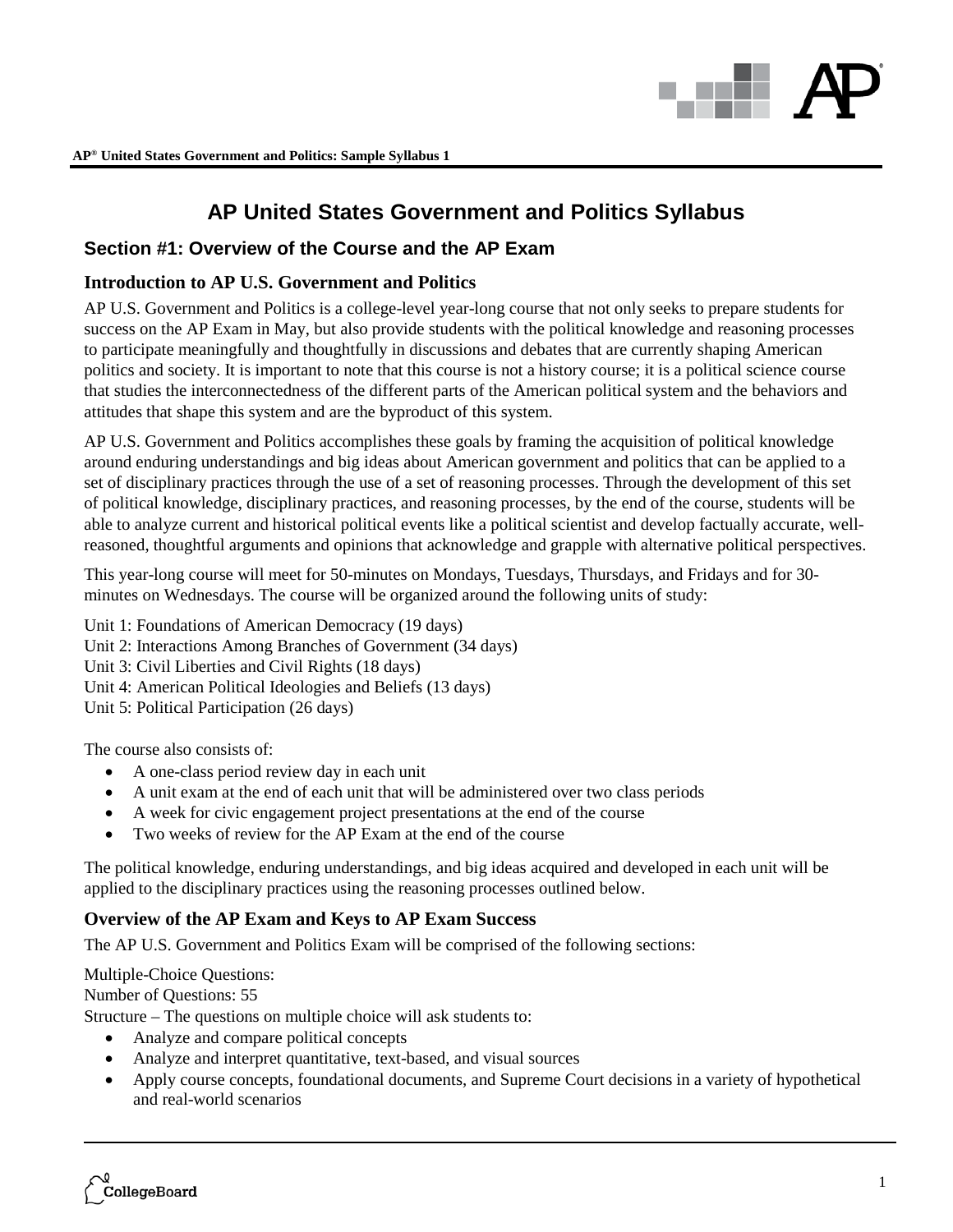Timing: One hour and 20 minutes Percentage of Total Exam: 50%

Free-Response Questions:

Number of Questions: 4

Structure – The four questions on the free response will ask students to:

- Apply political concepts in real-world scenarios
- Compare the decisions and implications of different Supreme Court cases
- Analyze quantitative data
- Develop an argument using required foundational documents as evidence
- Timing: One hour and 40 minutes

Percentage of Total Exam: 50%

As the breakdown of the AP Exam highlights, success in this course and on the AP Exam requires far more than the memorization of political knowledge. Success in this course and on the AP Exam requires connection-making with the aim of being able to analyze political information, regardless of the format the information is presented, and develop a factually accurate, thoughtful, and well-reasoned opinion regarding this information.

The different pieces of the course fit together in pursuit of this aim through course content and big ideas, reasoning processes, and disciplinary practices.

### **Course Content and Big Ideas**

The course content consists of the essential political knowledge that will be synthesized in the construction of enduring understandings and big ideas about American government and politics. The big ideas that connect the content in the course units include:

- Constitutionalism (CON)
- Liberty and Order (LOR)
- Civic Participation in a Representative Democracy (PRD)
- Competing Policy-Making Interests (PMI)
- Methods of Political Analysis (MPA)

### **Reasoning Processes**

The reasoning processes are the thought processes that will facilitate connection-making and analysis in the pursuit of effectively executing the disciplinary practices in the course. In other words, the reasoning processes form the cognitive bridge between the course content/big ideas and the disciplinary practices. The reasoning processes in this course include:

- Definition/Classification: Demonstrating knowledge of course concepts
- Explain Process: Explaining political processes
- Explain Causation: Explaining causes and effects of political principles, institutions, processes, and behaviors
- Explain Comparison: Explaining similarities and differences among political principles, institutions, processes, and behaviors

### **Disciplinary Practices**

The disciplinary practices are the tasks students will apply to the course content using the reasoning processes. Becoming proficient in these disciplinary practices gives students the tools to analyze political information,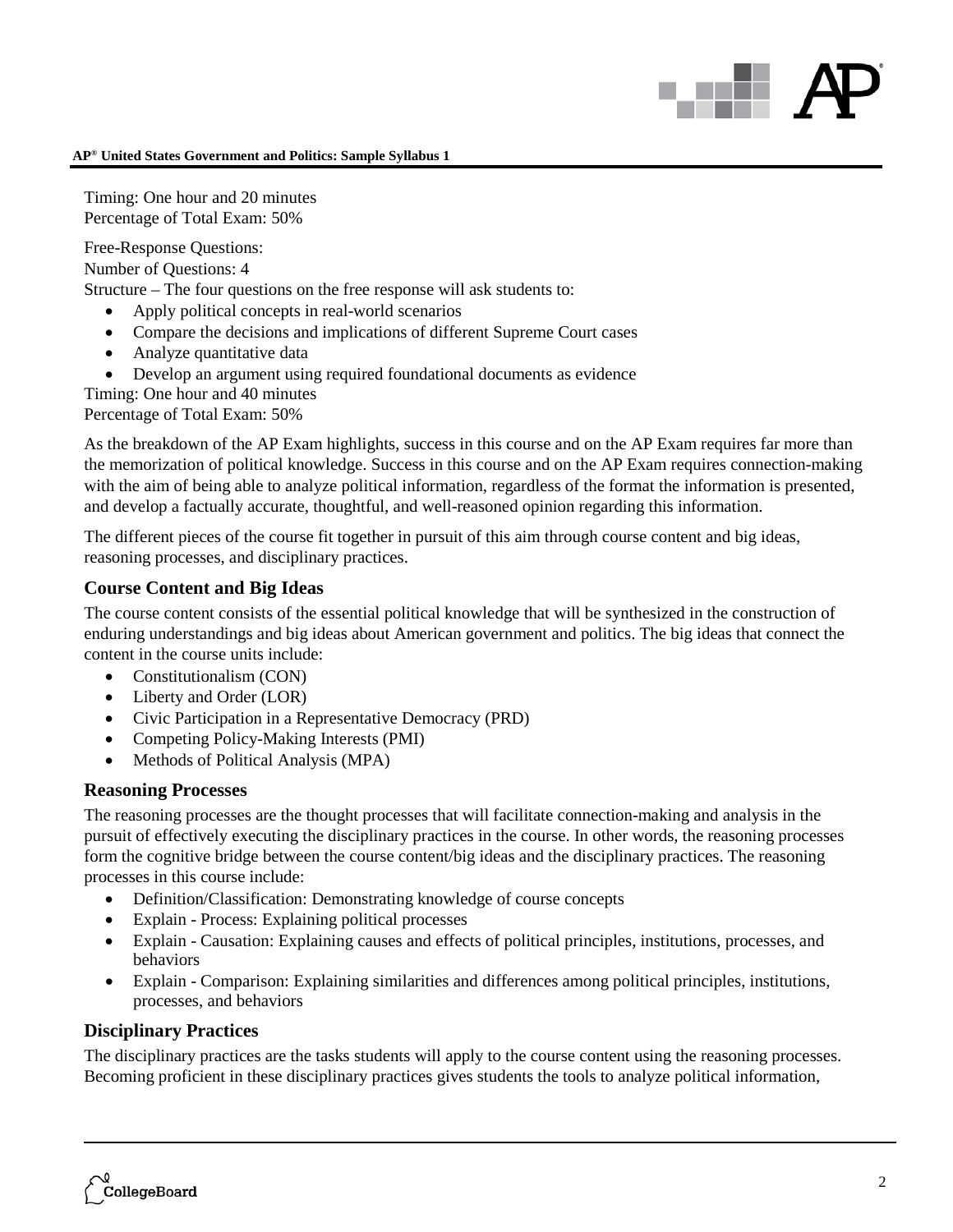

regardless of the format, and develop a factually accurate, thoughtful, and well-reasoned argument or opinion about an issue related to American government and politics. The disciplinary practices in this course include:

- Practice 1: Apply political concepts and processes to scenarios in context
- Practice 2: Apply Supreme Court decisions
- Practice 3: Analyze and interpret quantitative data represented in tables, charts, graphs, maps, and infographics
- Practice 4: Read, analyze, and interpret foundational documents and other text-based and visual sources
- Practice 5: Develop an argument in essay format

Every AP Exam question fuses course content, reasoning processes, and disciplinary practices. Thus, in-class and outside of class assignments will focus on the acquisition of course content and the application of course content to disciplinary practices using reasoning skills.

### **Overview of Required Course Texts and Additional Resources**

### **Textbook and Online Resources**

Each student will check out a copy of the following textbook at the beginning of the course:

**Note**: *This course utilizes a college-level textbook. The AP Program does not endorse any one textbook for this course. However, students and teachers must have access to a college-level U.S. government and politics textbook. While the College Board has not listed a textbook here, you must identify the text you will use in your class to satisfy this curricular requirement. You may choose a text from the sample textbook list or identify another appropriate college-level textbook.* **[CR16]**

**[CR16]** — Students and teachers have access to a college-level U.S. government and politics textbook.

Additionally, students will have access to the following free online resources:

- *AP United States Government and Politics reading skills lessons* This resource contains all of the required Supreme Court cases and foundational documents, along with close reading and discussion questions and activities.
- *Oyez* This online database provides succinct and accessible overviews for all Supreme Court cases.
- *The National Constitution Center's Interactive Constitution* This online resource is an annotated U.S. Constitution that includes essays from multiple perspectives that frame the debates underlying key clauses and provisions of the U.S. Constitution. The National Constitution Center also has a blog that applies constitutional principles to current events.

### **Required Supreme Court Cases [CR15: Supreme Court cases]**

This course will incorporate the analysis of the following 15 required Supreme Court cases:

- Marbury v. Madison (1803)
- McCulloch v. Maryland (1819)
- Schenck v. United States (1919)
- Brown v. Board of Education (1954)
- Baker v. Carr  $(1961)$
- Engel v. Vitale (1962)
- Gideon v. Wainwright (1963)
- Tinker v. Des Moines Independent Community School District (1969)
- New York Times Company v. United States (1971)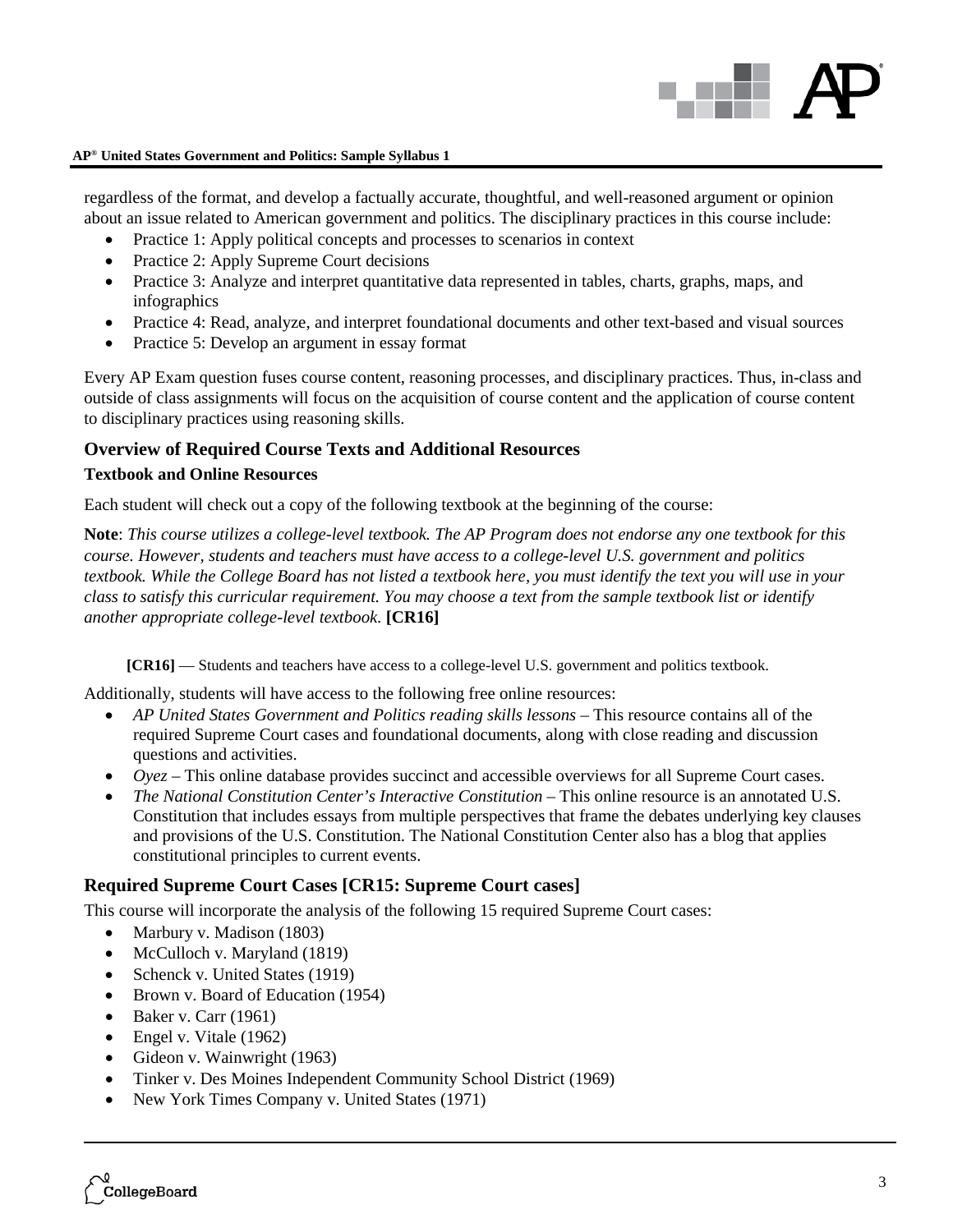# an Ba

### **AP® United States Government and Politics: Sample Syllabus 1**

- Wisconsin v. Yoder (1972)
- Roe v. Wade (1973)
- Shaw v. Reno  $(1993)$
- United States v. Lopez (1995)
- McDonald v. Chicago (2010)
- Citizens United v. Federal Election Commission (FEC) (2010)

**[CR15]** — Students are provided opportunities to analyze the 15 required Supreme Court cases as described in the *AP U.S. Government and Politics Curriculum Framework* and connect them to other non-required landmark cases.

For each of these cases, the facts, issues, holdings, and reasoning underlying the majority and dissenting opinions can be found through the Oyez database online. Oyez also has an app that can be downloaded to smartphones. Students will be required to complete multiple assignments analyzing and comparing these cases with other nonrequired cases. **[CR15: activity]**

**[CR15]** — Students are provided opportunities to analyze the 15 required Supreme Court cases as described in the *AP U.S. Government and Politics Curriculum Framework* and connect them to other non-required landmark cases.

The list above is not an exhaustive list of the Supreme Court cases that will be analyzed and discussed in this course. Additionally, students will have access to the *AP United States Government and Politics Interactive Reader*, which includes information and majority/dissenting opinion excerpts for cases that complement the required cases, such as:

- Gonzales v. Raich (2005) to go along with the analysis of McCulloch v. Maryland (1819)
- Heart of Atlanta Motels v. United States (1964) to go along with the analysis of United States v. Lopez (1995)
- Zelman v. Simmons-Harris (2002) to go along with the analysis of Engel v. Vitale (1962)
- Morse v. Frederick (2007) to go along with the analysis of Tinker v. Des Moines (1969)

### **Required Foundational Documents [CR10: foundational documents]**

This course will incorporate the analysis and discussion of nine required foundational documents to help understand the context and beliefs of the founders and their critics and the debates surrounding the writing and ratification of the U.S. Constitution:

- The Declaration of Independence
- The Articles of Confederation
- *Federalist No. 10*
- *Brutus No. 1*
- *Federalist No. 51*
- The Constitution of the United States
- *Federalist No. 70*
- *Federalist No. 78*
- "Letter from Birmingham Jail"

**[CR10]** — The course provides opportunities to analyze and interpret qualitative sources (primary and secondary sources including the nine required foundational documents) to explain how they relate to political concepts.

To aid in the analysis of these foundational documents, students will also have access to the AP United States Government and Politics reading skills workbook. This online reader contains strategies for analyzing the required foundational documents and a sampling of related readings, including: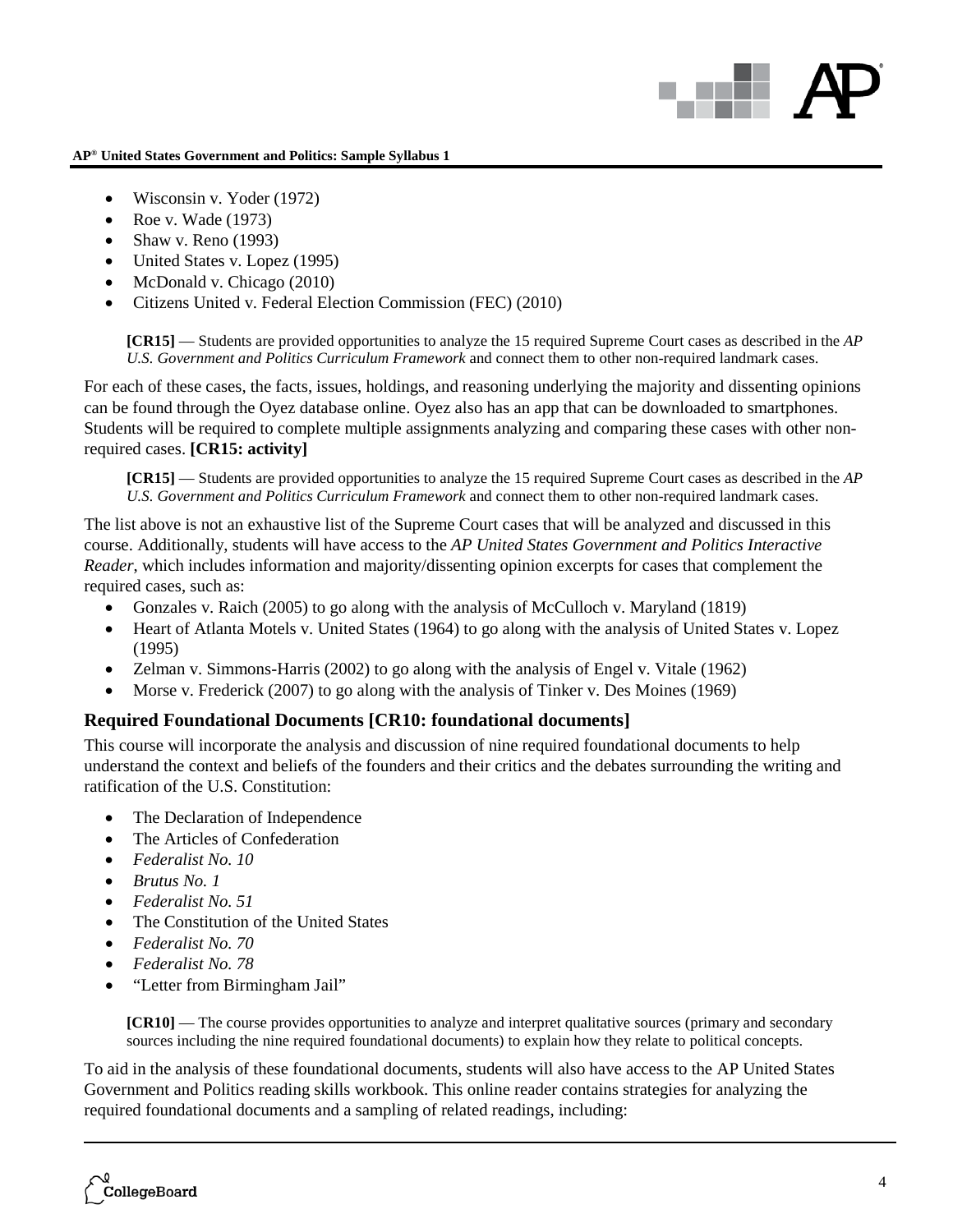

- Excerpts from Locke's *Second Treatise of Civil Government* to go along with the analysis of the Declaration of Independence
- "Letters from the Federal Farmer to the Republican I" to go along with the analysis of the Articles of Confederation
- Essays from the National Constitution Center's "Matters of Debate" series (Interactive Constitution resource) to go along with the analysis of the Tenth Amendment

## **Section #2: Civic Engagement Project – Creating an Interest Group Strategic Plan [CR6] [CR12] [CR14]**

The civic engagement project in this course will culminate in students "creating an interest group" and a strategic plan for this interest group that could be used to pursue the enactment and implementation of a solution to a domestic policy problem of interest. Students will create this interest group strategic plan in small groups of twoto-five, and there will be a research benchmark in each unit of the course that will require students to connect course content to their interest group's policy solution and plan. At the conclusion of Unit 5, students will present their interest group strategic plan to their peers and a panel of Social Studies teachers and field questions about the viability and effectiveness of their plan.

A timeline for this project and the research benchmarks underlying this project are outlined in each unit of the Course Outline.

**[CR6]** — The course integrates public policy within each unit.

**[CR12]** — The course provides opportunities to apply course concepts and Supreme Court decisions in real-world contexts or scenarios.

**[CR14]** — Students are provided with an opportunity to engage in a political science research or applied civics project tied to the *AP U.S. Government and Politics Curriculum Framework* that culminates in a presentation of findings.

### **Section #3: Course Outline**

This section provides a breakdown of each of the course's five units. Included in each breakdown is an overview of unit topics, big ideas, learning objectives, key terms, and connections to the required foundational sources and required Supreme Court cases. Each breakdown also includes a sampling of activities and assignments used during the unit and the Civic Engagement Project tasks that fall under the unit.

### **Unit 1: Foundations of American Democracy [CR1]**

### **(19 instructional days)**

**[CR1]** — The course includes the Foundations of American Democracy Unit and addresses all related big ideas (BIs) and enduring understandings (EUs).

### **Essential Questions:**

- How did the founders of the U.S. Constitution attempt to protect individual liberty, while also promoting public order and safety?
- How have theory, debate, and compromise influenced the U.S. Constitutional system?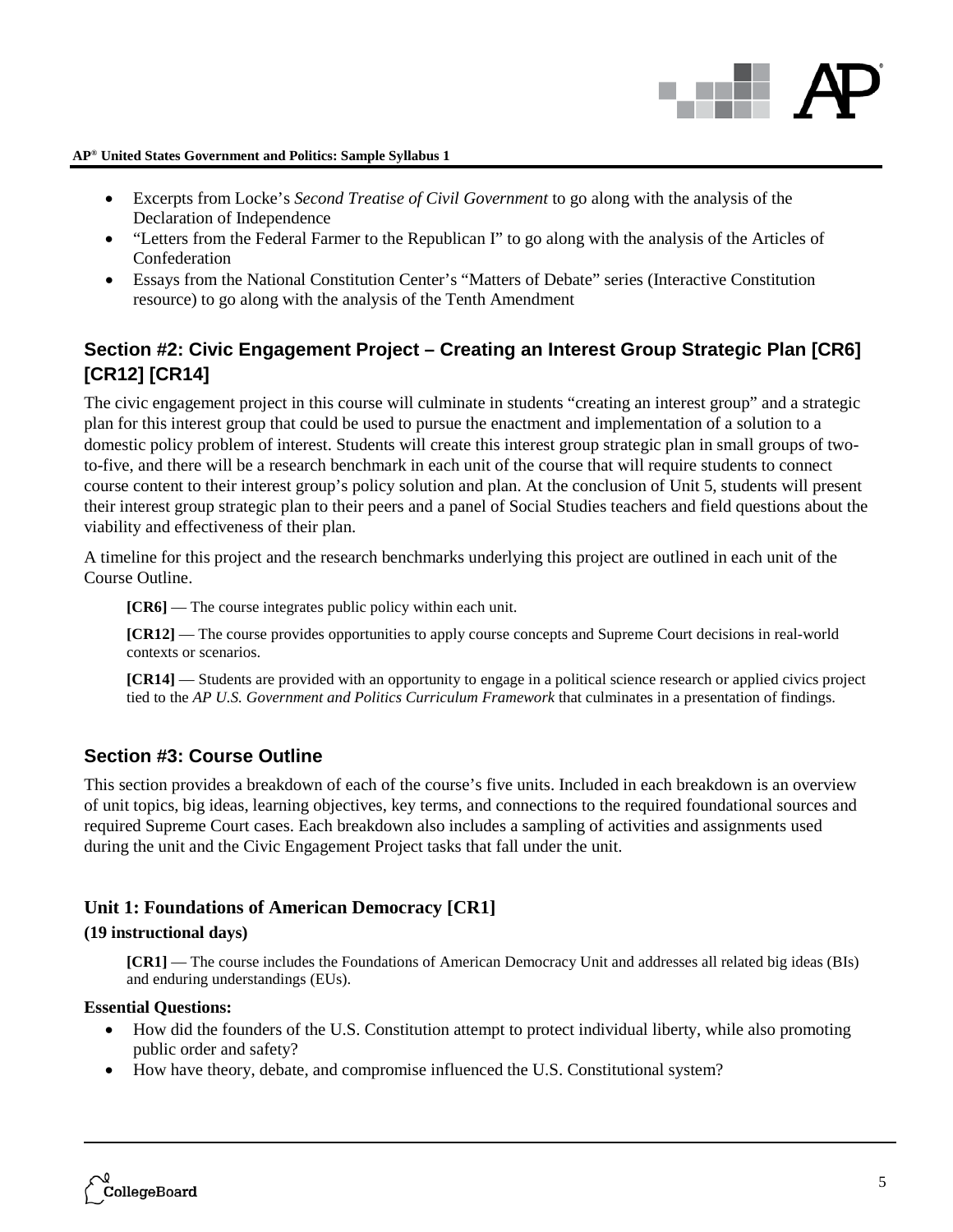

• How does the development and interpretation of the Constitution influence policies that impact citizens and residents of the U.S.?

**Topic 1.1**: Ideals of Democracy

Big Idea and Learning Objective: Liberty and Order (LOR-1.A) Key Terms: Limited Government, Natural Rights, Popular Sovereignty, Republicanism, Social Contract Foundational Documents: The Declaration of Independence, the Constitution of the United States

**Topic 1.2**: Types of Democracy Big Idea and Learning Objective: Liberty and Order (LOR-1.B) Key Terms: Participatory Democracy, Pluralist Democracy, Elite Democracy Foundational Documents: Excerpts from *Federalist No. 10* and excerpts from *Brutus No. 1*

**Topic 1.3**: Government Power and Individual Rights Big Idea and Learning Objective: Constitutionalism (CON-1.A) Key Terms: Faction, Federalist, Anti-Federalist, Federalism, Checks and Balances, Separation of Powers Foundational Documents: Excerpts from *Federalist No. 10* and excerpts from *Brutus No. 1*

**Topic 1.4**: Challenges of the Articles of Confederation Big Idea and Learning Objective: Constitutionalism (CON-1.B) Key Terms: Articles of Confederation, Shays's Rebellion Foundational Documents: Excerpts from the Articles of Confederation

**Topic 1.5**: Ratification of the U.S. Constitution Big Idea and Learning Objective: Constitutionalism (CON-1.C) Key Terms: Great Compromise, Electoral College, Three-Fifths Compromise, Amendment Process Foundational Documents: The Constitution of the United States

**Topic 1.6**: Principles of American Government

Big Idea and Learning Objective: Competing Policy-Making Interests (PMI-1.A) Key Terms: Congress, the President, Federal Judiciary, Checks and Balances, Separation of Powers Foundational Documents: Excerpts from *Federalist No. 51*

**Topic 1.7**: Relationship Between the States and the Federal Government Big Idea and Learning Objective: Competing Policy-Making Interests (PMI-1.B) Key Terms: Checks and Balances, Separation of Powers

**Topic 1.8**: Constitutional Interpretations of Federalism Big Idea and Learning Objective: Constitutionalism (CON-2.A) Key Terms: Federalism, Concurrent Powers, Federal Revenue Sharing, Mandates Categorical Grants, Block Grants

**Topic 1.9**: Federalism in Action

Big Idea and Learning Objective: Constitutionalism (CON-2.B) Key Terms: Federalism, Tenth Amendment, Fourteenth Amendment, Commerce Clause, Necessary and Proper Clause, Enumerated Powers, Implied Powers, Separation of Powers, Policymaking Required Cases: McCulloch v. Maryland (1819), United States v. Lopez (1995)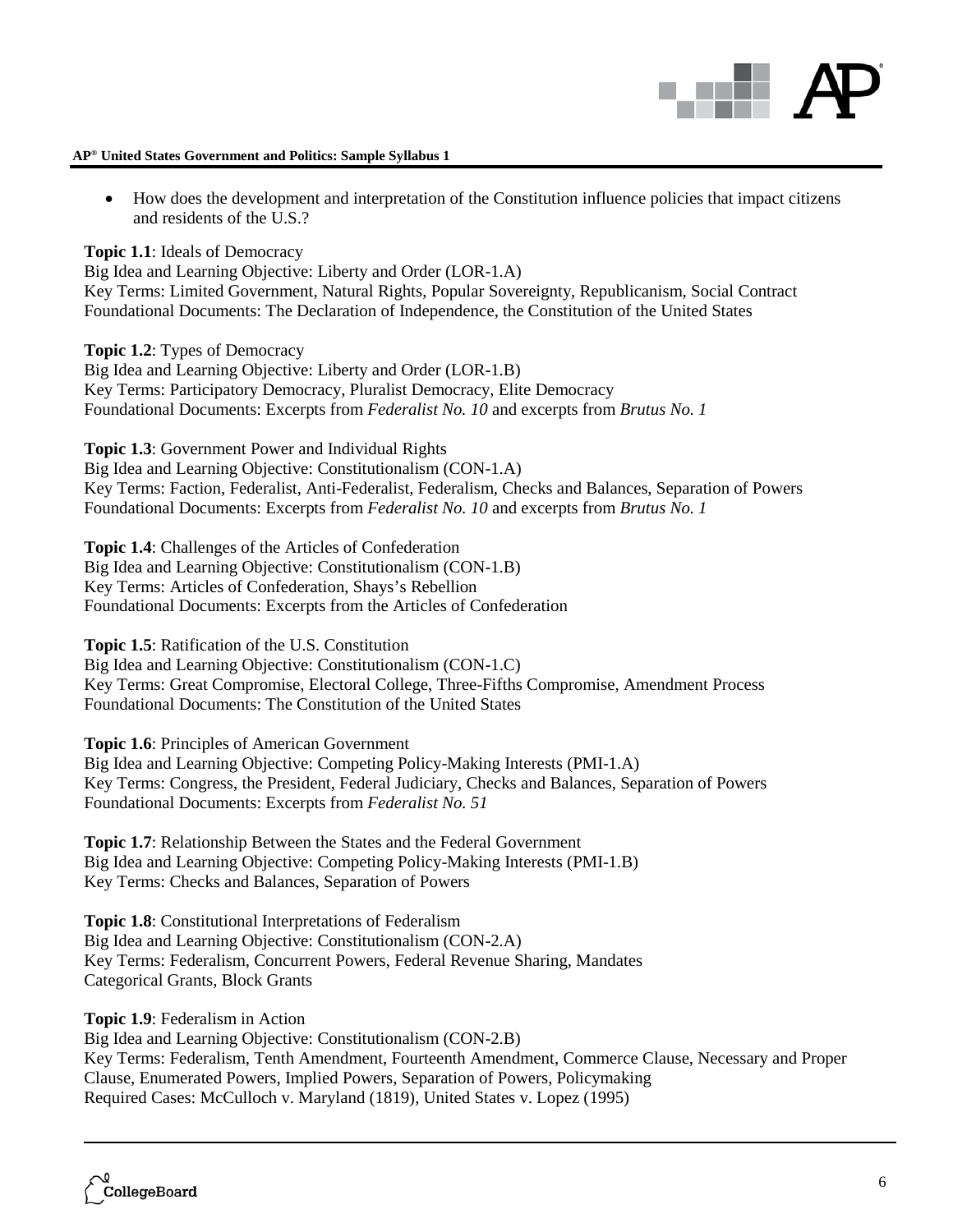

### **Sample Activities and Assignments for Unit 1**

### **Articles of Confederation versus U.S. Constitution Case Study:**

- **Framing Question**: To what extent does the U.S. Constitution fix the problems of the Articles of Confederation without creating a new set of problems?
- **Activity Summary**: Students start by reading excerpts from the Articles of Confederation (Articles 2, 3, 6, and 9), the Constitution of the United States (Article 1, Section 8), and *Federalist No. 51*. Students will compare national government and state government power and structure under both constitutions, along with explanations for why power should be divided in these different ways. After the comparison is complete, students will read a narrative overview of Shays's Rebellion, apply both constitutions in addressing Shays's Rebellion, and argue for which constitution better addresses the problems underlying Shays's Rebellion. The debrief of this discussion will push students to explain why Shays's Rebellion fueled the debate for greater federal government power. Then, students will apply both constitutions in addressing the current federalism policy debate underlying the legalization of marijuana and argue for which constitution better addresses the federalism dimension of the legalization of marijuana policy debate. Students will then answer and discuss the framing question. **[CR6] [CR8] [CR10: activity]**
- **Additional Sources**: Students will analyze a map on *Vox* depicting different state laws regarding the legalization of marijuana ("Where is marijuana legal"). Students will describe the topic conveyed in the map, describe the perspective of the corresponding description in the article, explain how the elements of the visual relate to federalism and the centralization versus decentralization debate underlying the Articles of Confederation versus the U.S. Constitution, and explain the implications of the visual with respect to the framing question. Students will also read a brief overview of the Controlled Substances Act of 1970 and an overview from the holding in Gonzales v. Raich (2005). **[CR11]**
- **Learning Objective Alignment**: CON-1.B, CON-2.A, CON-2.B

**[CR6]** — The course integrates public policy within each unit.

**[CR8]** — The course provides opportunities to analyze and compare political concepts.

**[CR10]** — The course provides opportunities to analyze and interpret qualitative sources (primary and secondary sources including the nine required foundational documents) to explain how they relate to political concepts.

**[CR11]** — The course provides opportunities to analyze and interpret visual information to explain how the elements of the visual illustrate or relate to political principles, institutions, processes, and behaviors.

### **Assignment – Current Event Notebook:**

- **Assignment Summary**: Throughout the course of the year, students will keep a current events journal to encourage them to stay up-to-date on political current events and as a mechanism for practicing making connections between course content and real-world situations. The current events notebook will include sections for each unit of the course. Students will complete two-to-three current events assignments in their journal each unit.
	- o For each current event article: Students will provide a brief summary of the current event article that they read, describe any bias within the source that might undermine its credibility, and make a prediction based on the events discussed in the article, supported by evidence in the article. Then, students will explain how the event discussed in the article either relates to (1) one of the big ideas in the course, (2) one of the required Supreme Court cases, or (3) one of the foundational documents.
	- o Additionally: For each section of the course other than the institutions of national government (e.g., "Interest Groups and Political Parties"), students will identify and explain one way in which that institution has or could impact the events discussed in the article. **[CR7] [CR10: activity] [CR12]**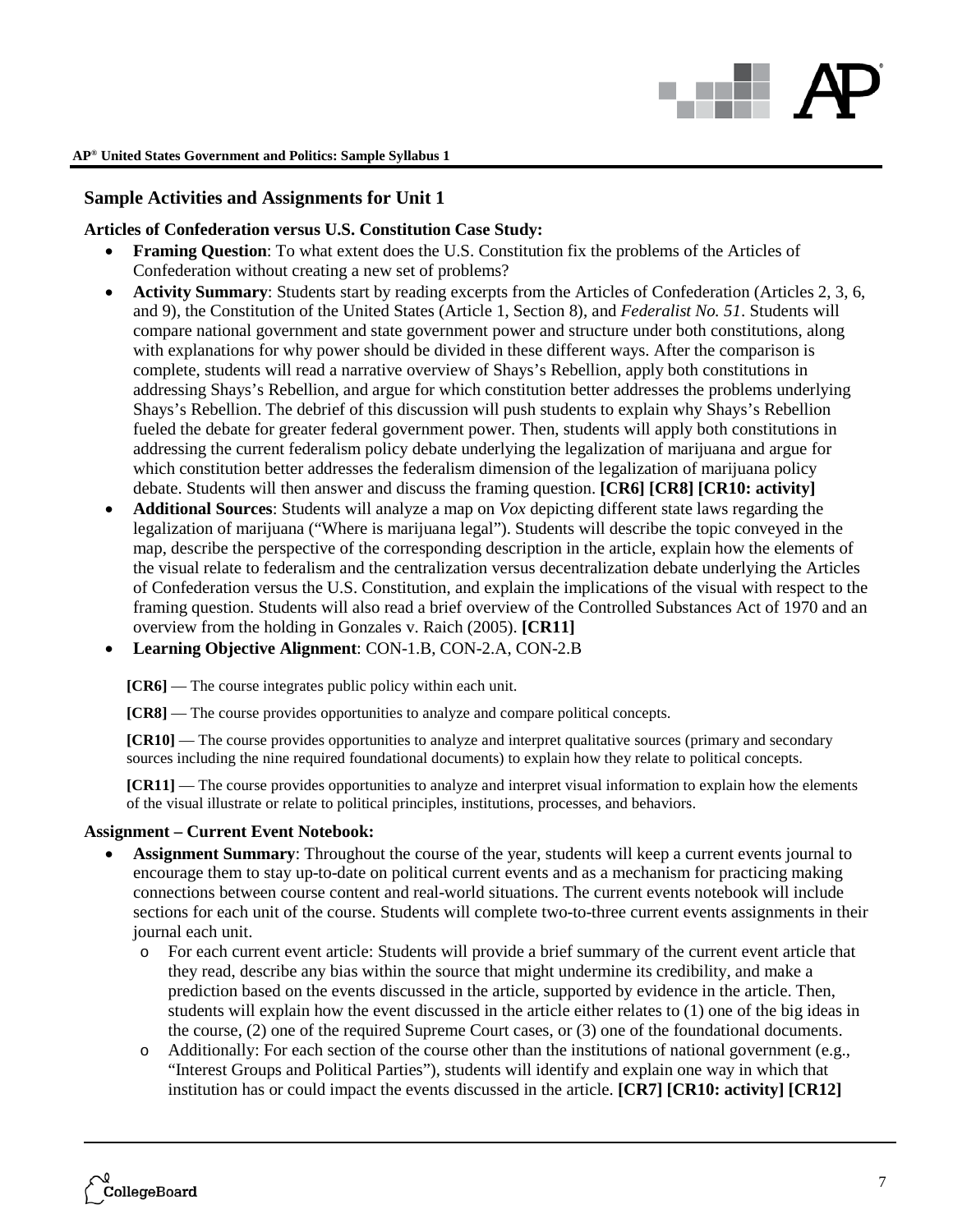

• **Sources**: Students will be encouraged to find articles from a variety of online political news websites including *CNN, Politico, The Hill, Fox News, New York Times, Axios,* and *The Washington Post*. Students can also find articles on other political news sites, including the National Constitution Center's *Constitution Daily* blog.

**[CR7]** — The course addresses the big ideas by connecting enduring understandings across one or more units.

**[CR10]** — The course provides opportunities to analyze and interpret qualitative sources (primary and secondary sources including the nine required foundational documents) to explain how they relate to political concepts.

**[CR12]** — The course provides opportunities to apply course concepts and Supreme Court decisions in real-world contexts or scenarios.

### **Civic Engagement Project Task 1: Selecting a Domestic Policy Problem of Interest**

### **Deadline**: The End of Unit 1

**Student Output**: For the first benchmark of the interest group project, students will submit a written report that:

- A. Identifies the members of their group.
- B. Identifies and describes a domestic policy area and policy problem the group would like to explore and try to solve.
- C. Explains the significance of the policy problem by describing how key stakeholders in this issue will be affected if the problem is not solved.

Students will use the policy chapters from the textbook and online resources, such as the *Brookings Institute* or the *Pew Research Center*, to complete this first benchmark. Domestic policy areas students will be encouraged to select from include fiscal policy, monetary policy, healthcare policy, education policy, environmental/energy policy, immigration policy, or civil rights policy. The instructor will work with students to craft their policy problem of interest in an objective, non-partisan manner.

### **Unit 2: Interactions Among Branches of Government [CR2]**

### **(34 instructional days)**

**[CR2]** — The course includes the Interactions Among Branches of Government Unit and addresses all related big ideas (BIs) and enduring understandings (EUs).

### **Essential Questions:**

- How do the branches of the national government compete and cooperate in order to govern?
- To what extent have changes in the powers of each branch affected how responsive and accountable the national government is in the 21st century?

**Topic 2.1**: Congress: The Senate and the House of Representatives

Big Idea and Learning Objective: Constitutionalism (CON-3.A)

Key Terms: Senate, House, Chamber Sizes, Constituencies, Term-Lengths in Congress, Enumerated Powers (including Passing a Budget, Raising Revenue, Coining Money, Declaring War, and Maintaining Armed Forces), Implied Powers, Necessary and Proper Clause

Foundational Documents: The Constitution of the United States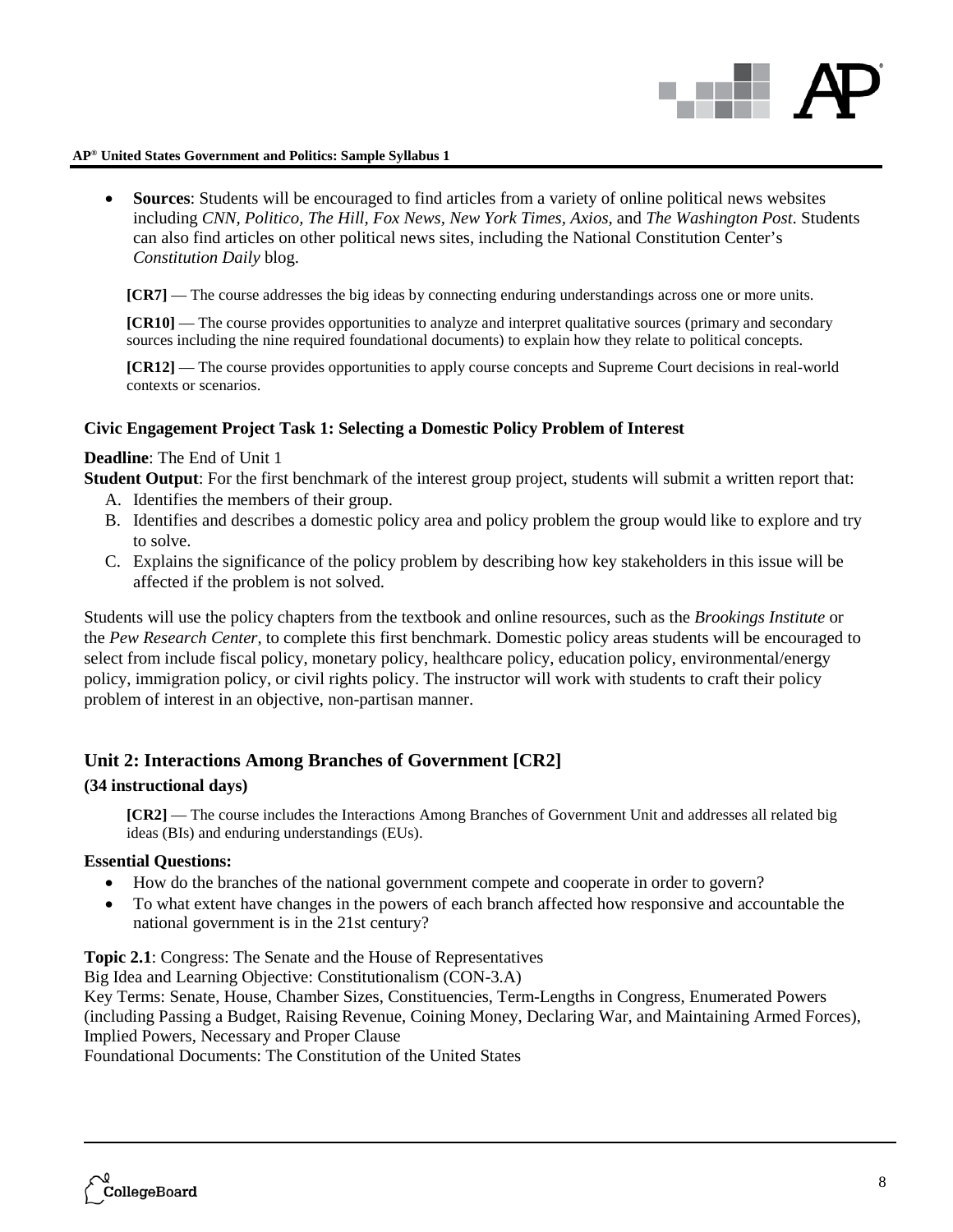

**Topic 2.2**: Structures, Powers, and Functions of Congress Big Idea and Learning Objective: Constitutionalism (CON-3.B) Key Terms: Policy-Making Process, Congressional Standing Committees, Speaker of the House, President of the Senate, Party Leadership in Congress, Committee Leadership, Filibuster and Cloture, Holds, Unanimous Consent, Rules Committee, Committee of the Whole, Discharge Petitions, Treaty Ratification, Confirmation, Federal Budget, Discretionary Spending, Mandatory Spending, Entitlement Spending, Tax Revenues, Budget Deficit, Pork Barrel, Logrolling

**Topic 2.3**: Congressional Behavior

Big Idea and Learning Objective: Constitutionalism (CON-3.C) Key Terms: Party Polarization, Gerrymandering, Redistricting, "One Person, One Vote," Divided Government, Lame-Duck, Trustee, Delegate, Politico Required Cases: Baker v. Carr (1961), Shaw v. Reno (1993)

**Topic 2.4**: Roles and Powers of the President

Big Idea and Learning Objective: Constitutionalism (CON-4.A) Key Terms: Formal Powers, Informal Powers, Vetoes and Pocket Vetoes, Commander-in-Chief, Treaties, Executive Agreements, Executive Orders, Signing Statements Foundational Documents: The Constitution of the United States

**Topic 2.5**: Checks on the President Big Idea and Learning Objective: Constitutionalism (CON-4.B) Key Terms: Appointments (Cabinet Members, Ambassadors, White House Staff, Federal Judges), Executive **Orders** Foundational Documents: The Constitution of the United States

**Topic 2.6**: Expansion of Presidential Power Big Idea and Learning Objective: Constitutionalism (CON-4.C) Key Terms: Twenty-Second Amendment, Formal Powers, Informal Powers Foundational Documents: *Federalist No. 70*

**Topic 2.7**: Presidential Communication Big Idea and Learning Objective: Constitutionalism (CON-4.D) Key Terms: State of the Union, Bully Pulpit

**Topic 2.8**: The Judicial Branch Big Idea and Learning Objective: Constitutionalism (CON-5.A) Key Terms: Judicial Review Foundational Documents and Required Cases: The Constitution of the United States of America, *Federalist No. 78*, Marbury v. Madison (1803)

**Topic 2.9**: Legitimacy of the Judicial Branch Big Idea and Learning Objective: Constitutionalism (CON-5.B) Key Terms: Life Tenure, Precedent, Stare Decisis, Appointment and Confirmation

**Topic 2.10**: The Court in Action Big Idea and Learning Objective: Constitutionalism (CON-5.B)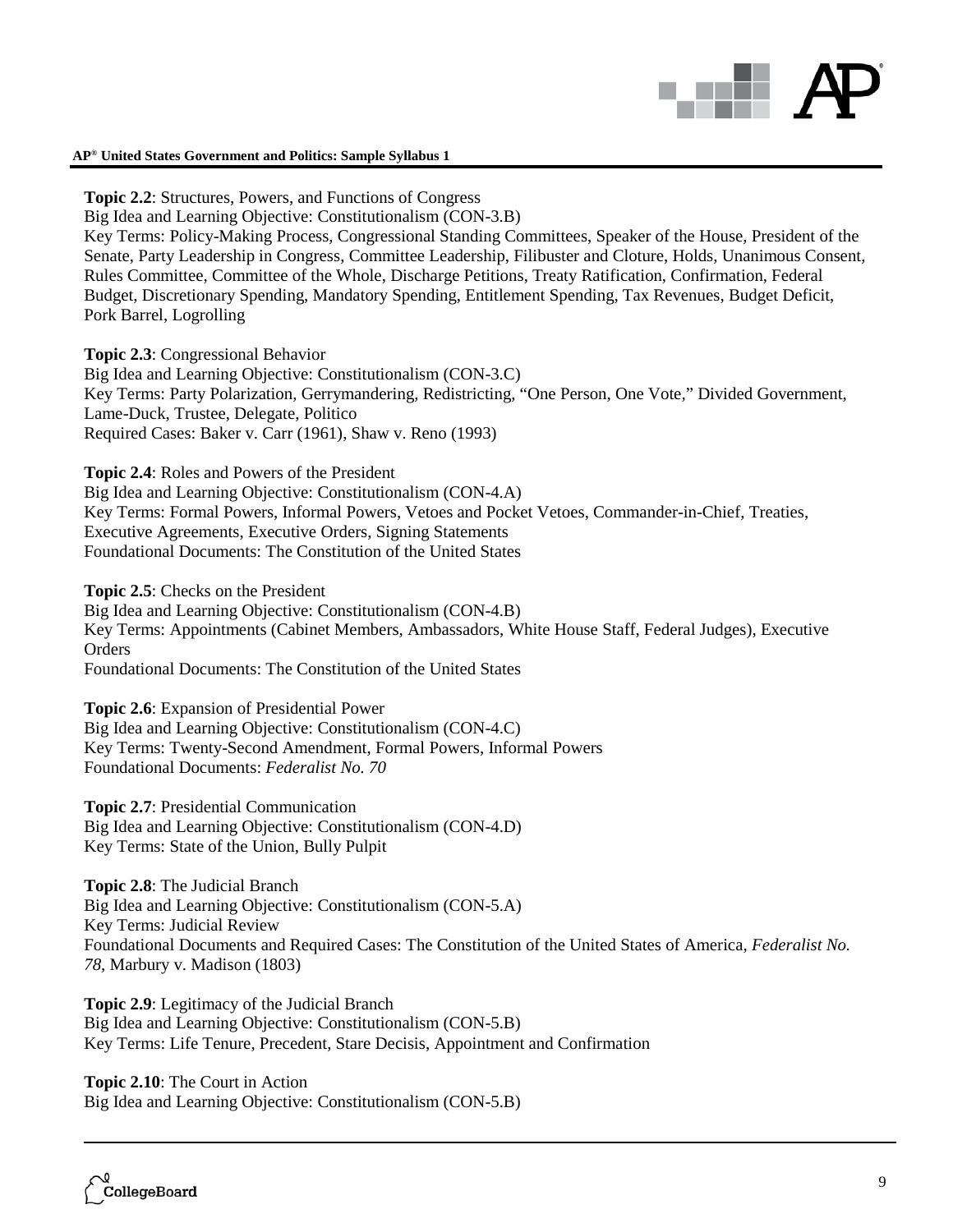

Key Terms: Judicial Review, Judicial Activism, Judicial Restraint

**Topic 2.11**: Checks on the Judicial Branch

Big Idea and Learning Objective: Constitutionalism (CON-5.B, CON-5.C) Key Terms: Constitutional Amendments, Appointment and Confirmation, Court Jurisdiction, Implementation of Court Rulings

**Topic 2.12**: The Bureaucracy

Big Idea and Learning Objective: Competing Policy-Making Interests (PMI-2.A) Key Terms: Regulations, Fines, Congressional Testimony, Issue Network, Iron Triangles, Political Patronage, Civil Service, Merit System

**Topic 2.13**: Discretionary and Rule-Making Authority Big Idea and Learning Objective: Competing Policy-Making Interests (PMI-2.B) Key Terms: Bureaucratic Discretion, Rule-Making, Policy Implementation

**Topic 2.14**: Holding the Bureaucracy Accountable Big Idea and Learning Objective: Competing Policy-Making Interests (PMI-2.C)

Key Terms: Oversight (Committee Hearings and Power of the Purse)

**Topic 2.15**: Policy and the Branches of Government Big Idea and Learning Objective: Competing Policy-Making Interests (PMI-2.E)

### **Sample Activities and Assignments for Unit 2**

### **The Constitutionality of the 2010 Texas Redistricting Plan:**

- **Framing Question**: Develop an argument regarding whether the 2010 Texas redistricting plan is constitutional.
- **Secondary Framing Question**: Explain the implications of gerrymandering.
- **Activity Summary**: Students will begin by analyzing *The Washington Post* infographic on gerrymandering to distill a conceptual definition of the term. Students will then analyze and compare the Supreme Court rulings in Baker v. Carr (1961), Shaw v. Reno (1993), and Shelby County v. Holder (2013) to determine the constitutional basis of court challenges over redistricting and identify and describe the constitutional rules and parameters for redistricting. Students will then apply these rules and the rules discussed in the article accompanying the infographic to the Texas 2010 redistricting map and data (linked below) to develop an argument regarding whether the 2010 Texas redistricting plan is constitutional. After engaging in a discussion around this question, students will write an essay in which they develop their argument about the constitutionality of the redistricting scheme and explain the potential implications that this debate has on congressional decision-making and the incumbency advantage phenomena. **[CR10: activity] [CR12] [CR13] [CR15: activity]**
- **Additional Sources**: *The Washington Post* Gerrymandering Infographic ("This is the Best Explanation of Gerrymandering You Will Ever See"), Texas Congressional District Data Showing Overall Population and Latino Population by District ("Mapping the Latin Electorate by Congressional District"), Texas 2010 Congressional Redistricting Maps from GovTrack.us.
- **Learning Objective Alignment**: CON-3.C, PRD-2.C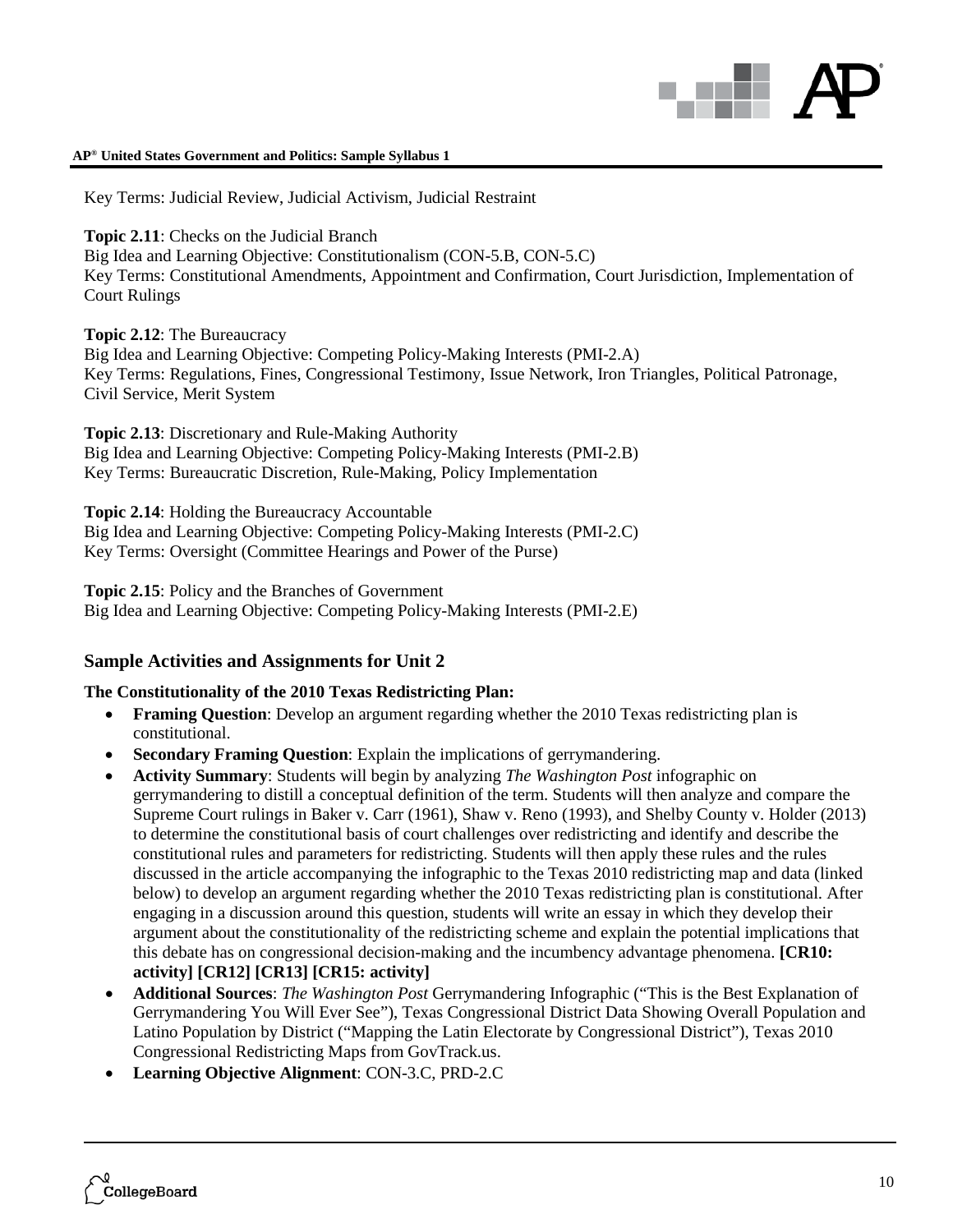

**[CR10]** — The course provides opportunities to analyze and interpret qualitative sources (primary and secondary sources including the nine required foundational documents) to explain how they relate to political concepts.

**[CR12]** — The course provides opportunities to apply course concepts and Supreme Court decisions in real-world contexts or scenarios.

**[CR13]** — The course provides opportunities to develop an argument in the form of an essay, supported by relevant evidence, about a concept described in the *AP U.S. Government and Politics Curriculum Framework*.

**[CR15]** — Students are provided opportunities to analyze the 15 required Supreme Court cases as described in the *AP U.S. Government and Politics Curriculum Framework* and connect them to other non-required landmark cases.

### **Simulation – Standing Committee Mark-Up:**

- **Framing Question**: Develop an argument that explains whether the legislative process best represents an example of participatory democracy, pluralist democracy, or elite democracy.
- **Activity Summary**: Students will be assigned different roles representing individuals or institutions that could influence the mark-up process and passage of a bill out of a congressional standing committee, along with a basic draft of a paragraph-long bill that proposes entitlement reform as a means of decreasing the federal budget deficit. Roles in the simulation include Chair of the Ways and Means Committee, Majority Party Members of Ways and Means, Minority Party Members of Ways and Means, Party Leadership in the House, Party Leadership in the Senate, interest groups representing various perspectives on the bill, relevant bureaucratic agency leaders (e.g., Social Security Administration), and the President of the United States. The Chair of the Ways and Means Committee will make decisions throughout the simulation, such as whether to pigeonhole the bill, whether to calendar the bill for mark-up, or whether to refer the bill to subcommittee. Regardless of this decision, the Ways and Means Committee will engage in a mark-up process of the bill as different representatives within the committee attempt to logroll and actors and institutions outside of the committee attempt to influence the bill and pursue their interests as the bill works its way through the committee process. Students will then learn about the rest of the legislative process and use evidence from this simulation, along with evidence from foundational documents such as the U.S. Constitution and *Federalist No. 51*, to develop a thesis that answers the framing question and supports this thesis with evidence. **[CR6] [CR7] [CR8] CR13]**
- **Learning Objective Alignment**: LOR-1.B, CON-3.B, CON-3.C, PMI-5.E

**[CR6]** — The course integrates public policy within each unit.

**[CR7]** — The course addresses the big ideas by connecting enduring understandings across one or more units.

**[CR8]** — The course provides opportunities to analyze and compare political concepts.

**[CR13]** — The course provides opportunities to develop an argument in the form of an essay, supported by relevant evidence, about a concept described in the *AP U.S. Government and Politics Curriculum Framework*.

### **Civic Engagement Project Task 2: Domestic Policy and Federalism**

**Deadline:** About two-to-three weeks after the start of Unit 2

**Student Output**: The goal for this second benchmark is for students to connect what they learn in Unit 1 about federalism to their policy problem and begin exploring potential solutions to their policy problem. For this benchmark, students will submit a written report that:

A. Identifies the government powers relevant to their policy problem and explains whether these powers are best classified as enumerated, implied, reserved, or concurrent.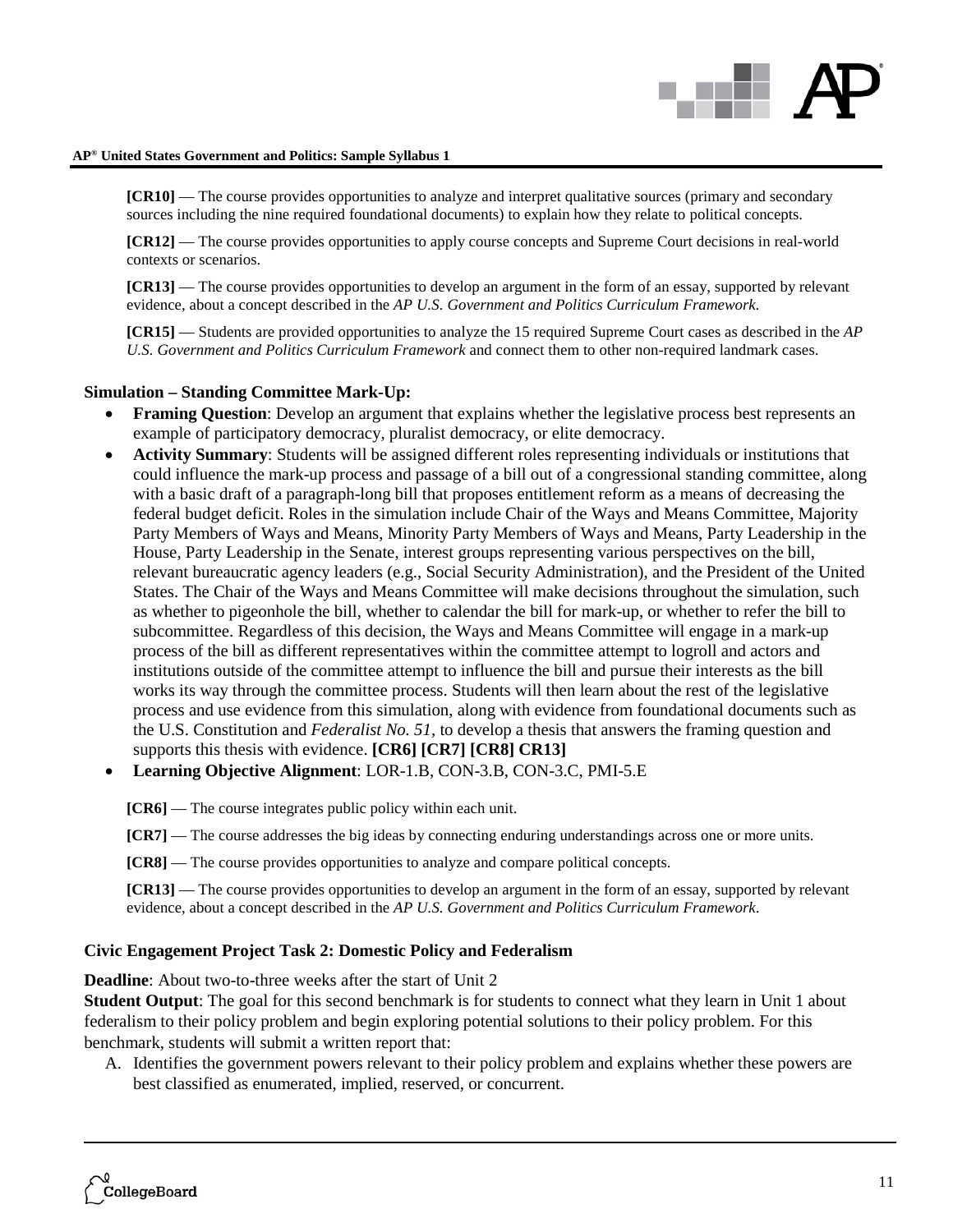

- B. Explains the relationship between their policy problem and Constitutional provisions that frame federalism, including the Tenth Amendment, the Fourteenth Amendment, the Supremacy Clause, the Necessary and Proper Clause, and the enumerated powers in Article 1, Section 8.
- C. Explains the relationship between federalism and the policy problem and whether, overall, the policy problem is more influenced by the national government or state governments.
- D. Explains at least one advantage and one disadvantage that federalism and checks and balances in the national government poses for interest groups seeking to influence government policy on this policy problem.

Students will also find one text-based qualitative source related to their policy problem from an online source that focuses on politics and policy, such as the National Constitution Center's *Constitution Daily* Blog, *FiveThirtyEight*, or *Politico*. Students will describe the author's claim(s), perspectives, assumptions, and reasoning, explain how the source relates to their policy problem, and respond to the author's claim. **[CR10: activity]**

**[CR10]** — The course provides opportunities to analyze and interpret qualitative sources (primary and secondary sources including the nine required foundational documents) to explain how they relate to political concepts.

### **Unit 3: Civil Liberties and Civil Rights [CR3]**

### **(18 instructional days)**

**[CR3]** — The course includes the Civil Liberties and Civil Rights Unit and addresses all related big ideas (BIs) and enduring understandings (EUs).

### **Essential Questions:**

- To what extent do the U.S. Constitution and its amendments protect against undue government infringement on essential liberties and from invidious discrimination?
- How have U.S. Supreme Court rulings defined civil liberties and civil rights?

### **Topic 3.1**: The Bill of Rights

Big Idea and Learning Objective: Liberty and Order (LOR-2.A and LOR-2.B) Key Terms: Bill of Rights, Civil Liberties Foundational Documents: The Constitution of the United States

**Topic 3.2**: First Amendment - Freedom of Religion

Big Idea and Learning Objective: Liberty and Order (LOR-2.C) Key Terms: Establishment Clause, Free Exercise Clause Foundational Documents and Required Cases: The Constitution of the United States, Engel v. Vitale (1962), Wisconsin v. Yoder (1972)

**Topic 3.3**: First Amendment - Freedom of Speech Big Idea and Learning Objective: Liberty and Order (LOR-2.C) Key Terms: Symbolic Speech, Limits on Speech – Time, Manner, and Place Regulations, Defamatory, Offensive, and Obscene Gestures, "Clear and Present Danger" Foundational Documents and Required Cases: The Constitution of the United States, Tinker v. Des Moines (1969), Schenck v. United States (1919)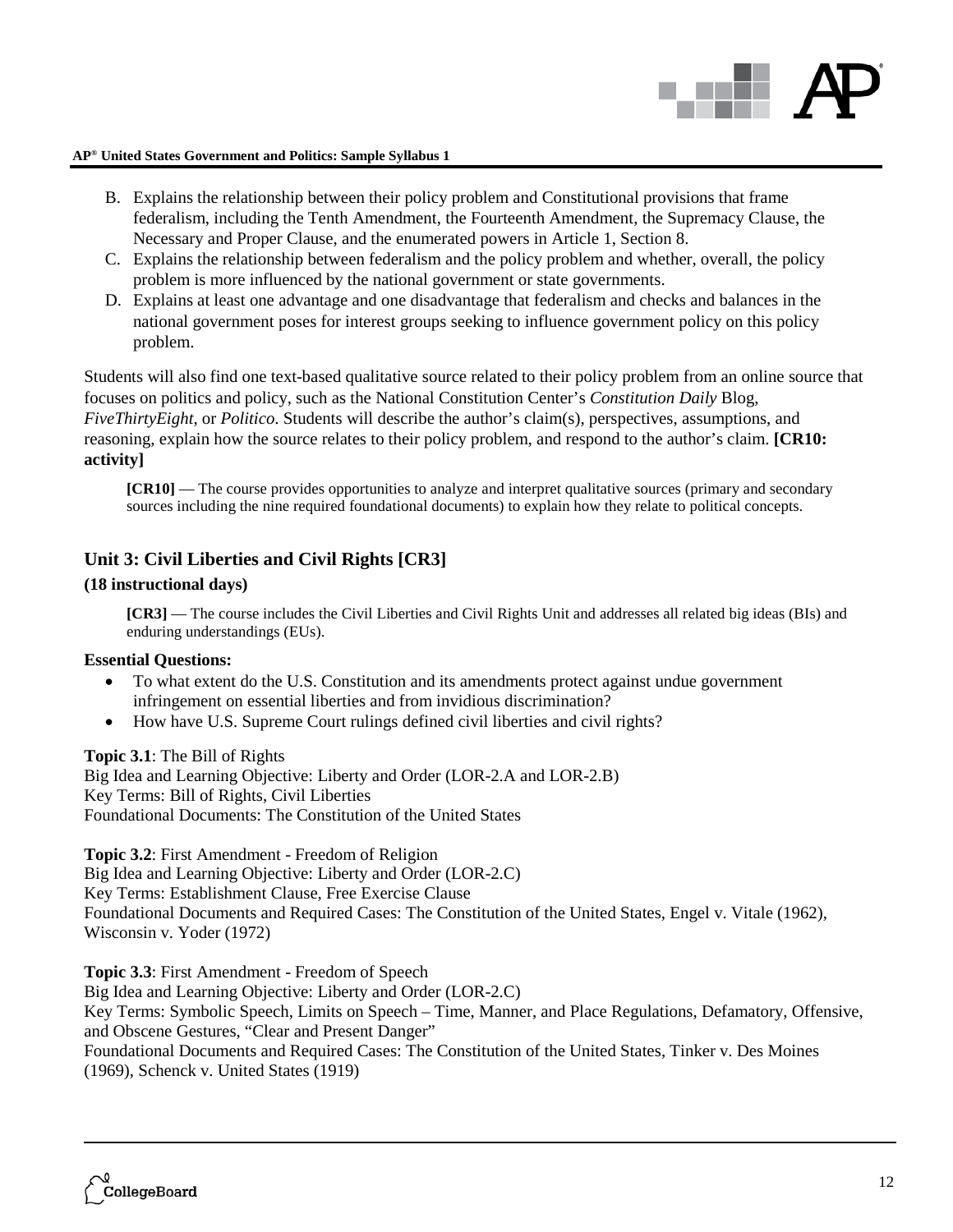**Topic 3.4**: First Amendment - Freedom of the Press Big Idea and Learning Objective: Liberty and Order (LOR-2.C) Key Terms: Prior Restraint Foundational Documents and Required Cases: The Constitution of the United States, New York Times Co. v. United States (1971)

**Topic 3.5**: Second Amendment - Right to Bear Arms Big Idea and Learning Objective: Liberty and Order (LOR-2.C) Key Terms: Second Amendment Foundational Documents and Required Cases: The Constitution of the United States, McDonald v. Chicago (2010)

**Topic 3.6**: Amendments - Balancing Individual Freedom with Public Order and Safety Big Idea and Learning Objective: Liberty and Order (LOR-2.D) Key Terms: Second Amendment, Fourth Amendment, Eighth Amendment Foundational Documents: The Constitution of the United States

**Topic 3.7**: Selective Incorporation

Big Idea and Learning Objective: Liberty and Order (LOR-3.A) Key Terms: Selective Incorporation, Due Process Clause of the Fourteenth Amendment Foundational Documents and Required Cases: The Constitution of the United States, McDonald v. Chicago (2010)

**Topic 3.8**: Amendments - Due Process and the Rights of the Accused

Big Idea and Learning Objective: Liberty and Order (LOR-3.B)

Key Terms: Selective Incorporation, Due Process Clause of the Fourteenth Amendment, Miranda Rule, Miranda v. Arizona (1966), Public Safety Exception, Right to Legal Counsel, Right to Speedy and Public Trial, Right to Impartial Jury, Protection Against Warrantless Searches, Exclusionary Rule Foundational Documents and Required Cases: The Constitution of the United States, Gideon v. Wainwright (1963)

**Topic 3.9**: Amendments - Due Process and the Right to Privacy Big Idea and Learning Objective: Liberty and Order (LOR-3.B) Key Terms: Ninth Amendment, Due Process Clause of the Fourteenth Amendment Foundational Documents and Required Cases: The Constitution of the United States, Roe v. Wade (1973)

**Topic 3.10**: Social Movements and Equal Protection Big Idea and Learning Objective: Civic Participation in a Representative Democracy (PRD-1.A) Key Terms: Equal Protection Clause of the Fourteenth Amendment, Civil Rights, National Organization for Women (NOW), Pro-Life Movement Foundational Documents: The Constitution of the United States, "Letter from Birmingham Jail"

**Topic 3.11**: Government Responses to Social Movements Big Idea and Learning Objective: Competing Policy-Making Interests (PMI-3.A) Key Terms: The Civil Rights Act of 1964, Title IX of the Education Amendments Act of 1972, the Voting Rights Act of 1965 Required Cases: Brown v. Board of Education (1954)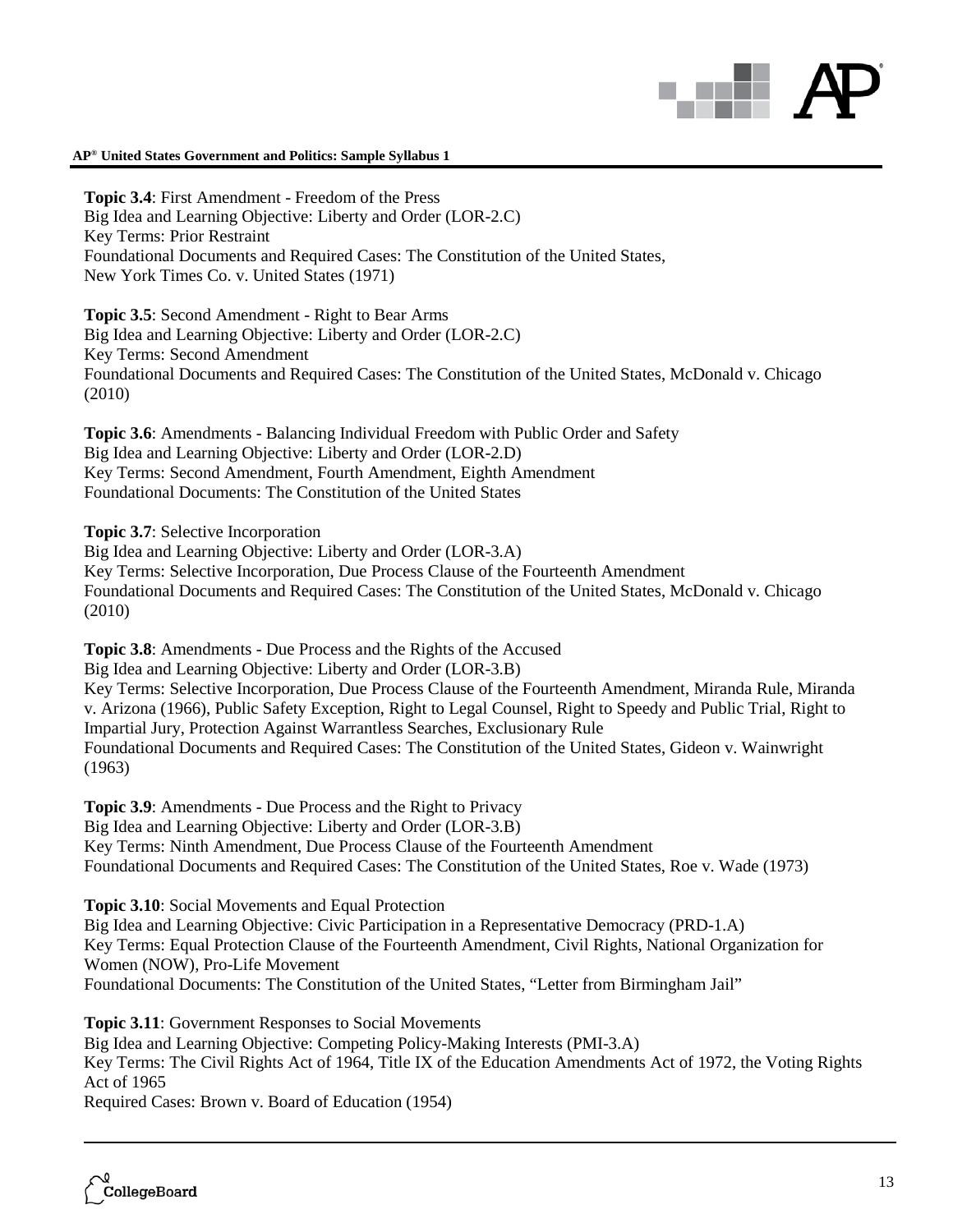# anti l

### **AP® United States Government and Politics: Sample Syllabus 1**

**Topic 3.12**: Balancing Minority and Majority Rights Big Idea and Learning Objective: Constitutionalism (CON-6.A) Key Terms: Public Accommodation Laws, Majority-Minority Districts Required Cases: Brown v. Board of Education (1954)

**Topic 3.13**: Affirmative Action Big Idea and Learning Objective: Constitutionalism (CON-6.A) Key Terms: Affirmative Action

### **Sample Activities and Assignments for Unit 3**

### **Argument and Discussion – Who is Most Responsible for Advancing Civil Rights since the 1950s?:**

- **Framing Question:** Argue whether Congress, the U.S. Supreme Court, or social movements are most responsible for the advancement of civil rights since the 1950s.
- **Activity Summary**: First, students will analyze the role of specific laws, U.S. Supreme Court rulings, and social movements in either advancing or hindering civil rights since the 1950s. U.S. Supreme Court cases students could analyze and use as evidence include: Plessy v. Ferguson (1896), Brown v. Board of Education (1954), Sweatt v. Painter (1950), Heart of Atlanta Motel, Inc. v. United States (1964), Shaw v. Reno (1993), Craig v. Boren (1976), Griswold v. Connecticut (1965), and Roe v. Wade (1973). Congressional actions that students could analyze and use include The Civil Rights Act of 1964, The Voting Rights Act of 1965, Title IX of the Education Amendments Act of 1972, the Twenty-Fourth Amendment, and the Equal Rights Amendment. Social movements students will analyze include the African American Civil Rights Movement, led by Dr. Martin Luther King (this analysis will include excerpts from "Letter from Birmingham Jail") and the National Organization for Women. After explaining the role of Congressional actions, U.S. Supreme Court rulings, and social movements in advancing civil rights since the 1950s, students will be divided into groups, and each group will be assigned to argue on behalf of either Congress, the U.S. Supreme Court, or social movements. At the conclusion of the discussion in which each group represents their assigned perspective, students will focus on Practice 6 (the use of refutation, concession, and rebuttal in responding to opposing or alternative perspectives) based on the points that various groups highlighted during the discussion. **[CR8] [CR15: activity]**
- **Learning Objective Alignment**: PRD-1.A, PMI-3.A, CON-6.A

**[CR8]** — The course provides opportunities to analyze and compare political concepts.

**[CR15]** — Students are provided opportunities to analyze the 15 required Supreme Court cases as described in the *AP U.S. Government and Politics Curriculum Framework* and connect them to other non-required landmark cases.

### **Mock Oral Arguments – Masterpiece Cakeshop, Ltd. v. Colorado Civil Rights Commission:**

- **Framing Question**: Constitutionally, how do we balance the civil liberties of an individual with the civil rights of a group when the two come into conflict with one another?
- **Activity Summary**: Students will frame the mock trial by first reading the overview of the Free Exercise Clause from the National Constitution Center's Interactive Constitution and explaining how cases such as Wisconsin v. Yoder (1972), Employment Division v. Smith (1990), Reynolds v. United States (1878), and Church of the Lukumi Babalu Aye, Inc. v. City of Hialeah (1993) have shaped the Supreme Court's interpretation of the Free Exercise Clause. Students will then be divided into three groups – petitioners, respondents, and Supreme Court justices. Within these groups, students will be assigned roles such as chief justice, lead attorney, and paralegal. Students will be given an overview of the facts of the case from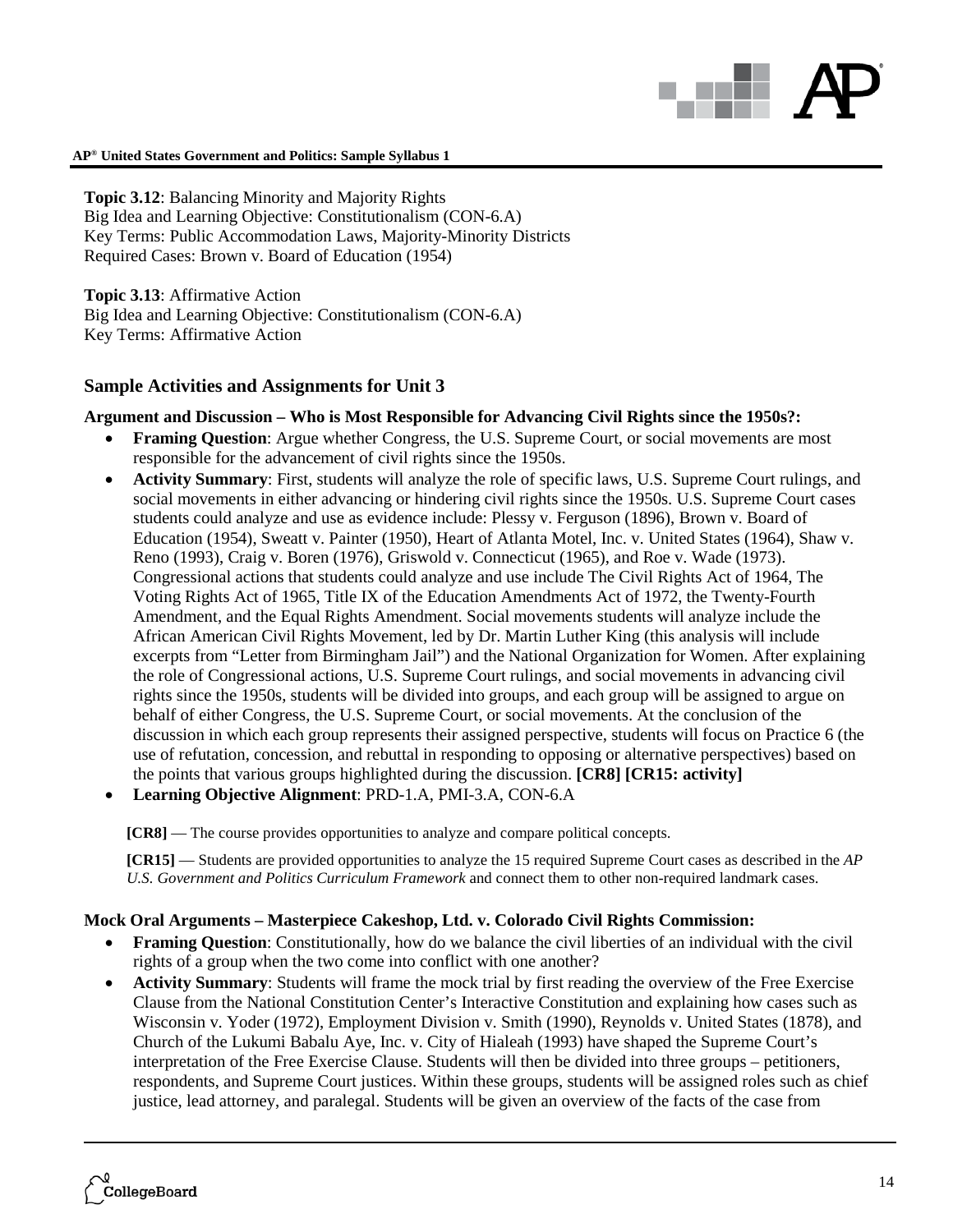

Masterpiece Cakeshop, Ltd. v. Colorado Civil Rights Commission, along with a set of the constitutional questions underlying the case, including the extent to which the relevant provision from the Colorado Anti-Discrimination Act is constitutional under the Tenth Amendment and Fourteenth Amendment, whether the creation of a wedding cake is expression protected under the First Amendment's Freedom of Speech, and whether the Colorado Anti-Discrimination Act can compel the cake shop owner to produce a cake that violates his sincerely held religious beliefs under the Free Exercise Clause pursuant with similar federal public accommodation laws that compel businesses, under the Commerce Clause, to not discriminate against protected classifications of individuals. Students will have one day to prepare their arguments, one day to rehearse their statements and practice for cross-examination, and then the Supreme Court mock oral arguments will take place. Students will then reflect on how factors such as precedent and stare decisis, the ideological composition of the Supreme Court, and judicial activism and restraint might influence how the course rules in this case. **[CR6] [CR7] [CR8] [CR12] [CR15: activity]**

- **Additional Sources**: Gedicks, Frederick, and Michael McConnel. "The Free Exercise Clause." National Constitution Center.
- **Learning Objective Alignment**: CON-5.B, LOR-2.C, LOR-3.A, CON-6.A

**[CR6]** — The course integrates public policy within each unit.

**[CR7]** — The course addresses the big ideas by connecting enduring understandings across one or more units.

**[CR8]** — The course provides opportunities to analyze and compare political concepts.

**[CR12]** — The course provides opportunities to apply course concepts and Supreme Court decisions in real-world contexts or scenarios.

**[CR15]** — Students are provided opportunities to analyze the 15 required Supreme Court cases as described in the *AP U.S. Government and Politics Curriculum Framework* and connect them to other non-required landmark cases.

### **Civic Engagement Project Task 3: Domestic Policy and the Institutions of the Federal Government**

**Deadline**: About two weeks after the start of Unit 3

**Student Output**: The goal for this third benchmark is for students to connect what they learn in Unit 2 about the institutions of the federal government to their policy problem and begin determining which institution of government should be targeted if the interest group wants to push for change related to their policy problem. For this benchmark, students will submit a written report that addresses the following for each of the institutions of the federal government (e.g., Congress, the president, the federal judiciary, and the federal bureaucracy):

- A. Identify and describe at least ONE power that each federal government institution can use to influence your policy problem. Explain how each of these powers influence the policy problem.
- B. Identify at least ONE specific landmark action that each federal government institution has taken in your policy area and explain how each action influences your policy problem.
- C. Explain at least ONE way in which the influence of each federal government institution over your policy problem can be limited by one of the other federal government institutions.
- D. Explain how at least ONE of the following concepts might limit or enhance your interest group's ability to influence the policy problem – divided government, gerrymandering, and iron triangle.
- E. Make an argument in written form, supported by evidence, concerning which institution of the federal government your interest group should target in seeking to influence policy related to your policy problem. **[CR13]**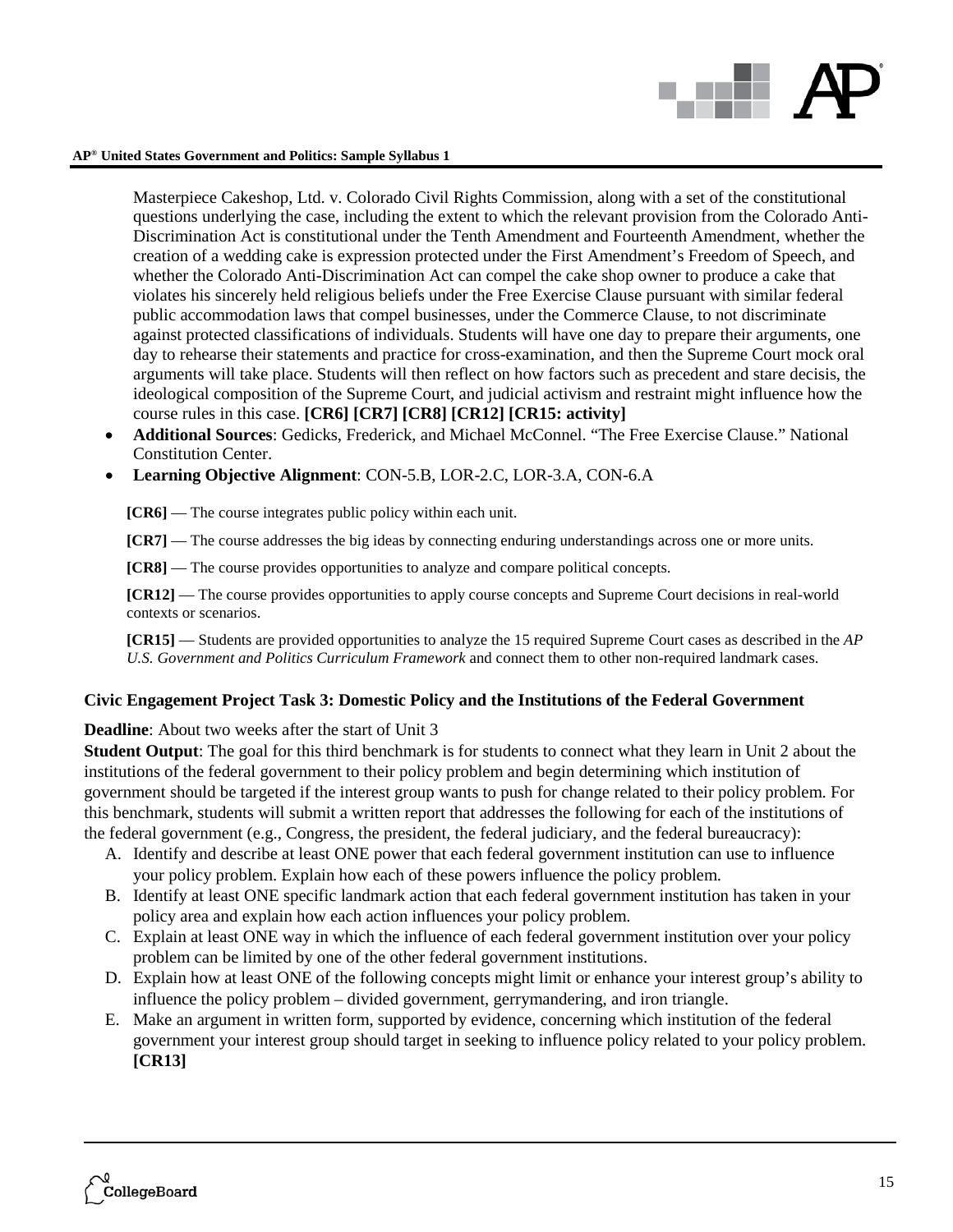

Students will also find a visual source related to their policy problem. This visual source can take the form of a political cartoon from a news website, such as *U.S. News & World Report* or *The Week* news magazine, or an infographic from a news website, such as *The Washington Post* or the *New York Times*. Students will describe the topic and perspective conveyed in the visual and explain how the elements of the visual are related to their policy problem and how the visual impacts their view of the problem. **[CR11]**

**[CR13]** — The course provides opportunities to develop an argument in the form of an essay, supported by relevant evidence, about a concept described in the *AP U.S. Government and Politics Curriculum Framework*.

**[CR11]** — The course provides opportunities to analyze and interpret visual information to explain how the elements of the visual illustrate or relate to political principles, institutions, processes, and behaviors.

### **Unit 4: American Political Ideologies and Beliefs [CR4]**

### **(13 instructional days)**

**[CR4]** — The course includes the American Political Ideologies and Beliefs Unit and addresses all related big ideas (BIs) and enduring understandings (EUs).

### **Essential Questions:**

- How are American political beliefs formed and how do they evolve over time?
- How do political ideology and core values influence government policy making?

**Topic 4.1**: American Attitudes about Government and Politics

Big Idea and Learning Objective: Methods of Political Analysis (MPA-1.A) Key Terms: Individualism, Equality of Opportunity, Free Enterprise, Rule of Law, Limited Government

**Topic 4.2**: Political Socialization

Big Idea and Learning Objective: Methods of Political Analysis (MPA-1) Key Terms: Political Socialization, Political Culture

**Topic 4.3**: Changes in Ideology Big Idea and Learning Objective: Methods of Political Analysis (MPA-1)

**Topic 4.4**: Influence of Political Events on Ideology Big Idea and Learning Objective: Methods of Political Analysis (MPA-1)

**Topic 4.5**: Measuring Public Opinion

Big Idea and Learning Objective: Methods of Political Analysis (MPA-2) Key Terms: Opinion Polls, Tracking Polls, Exit Polls, Sampling Techniques, Sampling Error

**Topic 4.6**: Evaluating Public Opinion Data Big Idea and Learning Objective: Methods of Political Analysis (MPA-2.B)

**Topic 4.7**: Ideologies of Political Parties Big Idea and Learning Objective: Competing Policy-Making Interests (PMI-4.A) Key Terms: Democratic Party, Republican Party, Conservative Ideology, Liberal Ideology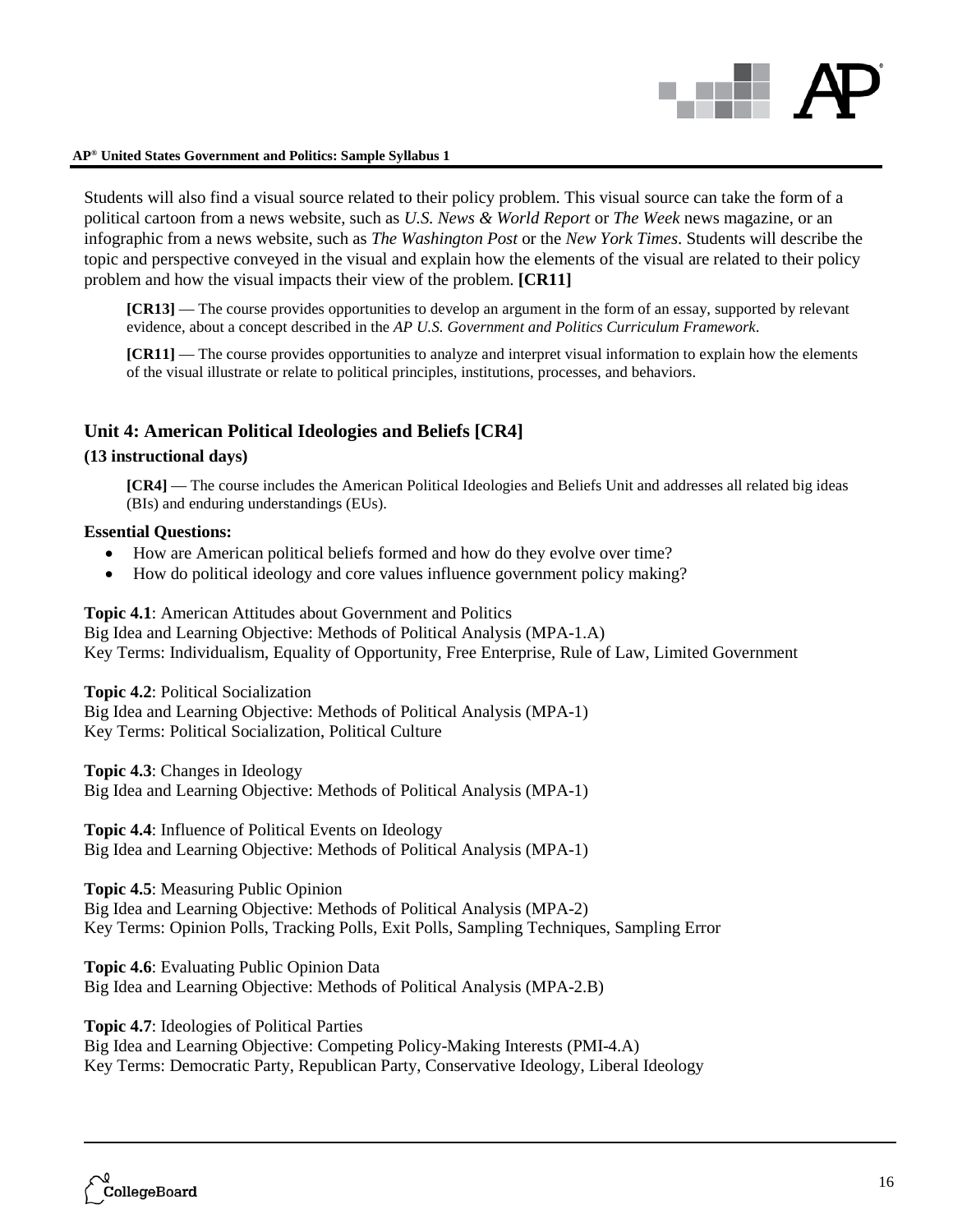

**Topic 4.8**: Ideology and Policy-Making Big Idea and Learning Objective: Competing Policy-Making Interests (PMI-4.B)

**Topic 4.9**: Ideology and Economic Policy

Big Idea and Learning Objective: Competing Policy-Making Interests (PMI-4.C, PMI-4.D) Key Terms: Liberal Ideology, Conservative Ideology, Libertarian Ideology, Keynesian Economics, Supply-Side Economics, Fiscal Policy, Monetary Policy, the Federal Reserve

**Topic 4.10**: Ideology and Social Policy

Big Idea and Learning Objective: Competing Policy-Making Interests (PMI-4.E, PMI-4.F) Key Terms: Liberal Ideology, Conservative Ideology, Libertarian Ideology

### **Sample Activities and Assignments for Unit 4**

### **Political Culture and Political Ideology Party Platform Analysis:**

- **Framing Question**: Which force will ultimately prevail The core values that unite us or the attitudes and ideological beliefs that divide us?
- **Activity Summary**: Students will first explain how excerpts from Alexis de Tocqueville's *Democracy in America* help to describe core American political values such as individualism, equality of opportunity, free enterprise, rule of law, limited government, and popular sovereignty. Students will then analyze excerpts from the most recent Republican Party Platform and Democratic Party Platform and explain how excerpts from both party platforms connect to these core American political values. Next, students will compare the attitudes and ideological beliefs of both parties with respect to these core values before answering and discussing the framing question, using their understanding of their policy from the civics engagement process and data on political polarization and public opinion with regards to core American political values as additional evidence in answering the question. **[CR6] [CR10: activity]**
- **Additional Sources**: 2016 Republican Party Platform, 2016 Democratic Party Platform, Data on Political Polarization ("Political Polarization in the American Public." *Pew Research Center*, June 12, 2014), Public Opinion Data ("Republicans less likely than Democrats to see major role for govt on health care, poverty assistance." *Pew Research Center*, November 20, 2015)
- **Learning Objective Alignment**: MPA-1.A, PMI-4

**[CR6]** — The course integrates public policy within each unit.

**[CR10]** — The course provides opportunities to analyze and interpret qualitative sources (primary and secondary sources including the nine required foundational documents) to explain how they relate to political concepts.

### **Polling Lessons Learned from The Literary Digest 1936 Presidential Election Poll:**

- **Framing Question**: Under what circumstances should a public opinion poll be considered reliable and accurate?
- **Activity Summary**: Students will start by evaluating the polling methods used in *The Literary Digest* 1936 Presidential Election Poll, which predicted inaccurately that Alf Landon would defeat FDR. The poll mailed out 10,000,000 questionnaires, in the form of postcards, to subscribers of *The Literary Digest*, and the postcard consisted of a mock ballot that 2,300,000 subscribers to *The Literary Digest* voluntarily submitted. Students will determine the type of poll and update the sampling methods to make the poll more reliable. Students will then apply their takeaways from the evaluation of this poll to a series of 2016 presidential election polls and develop an explanation as to why polling in 2016 consistently struggled to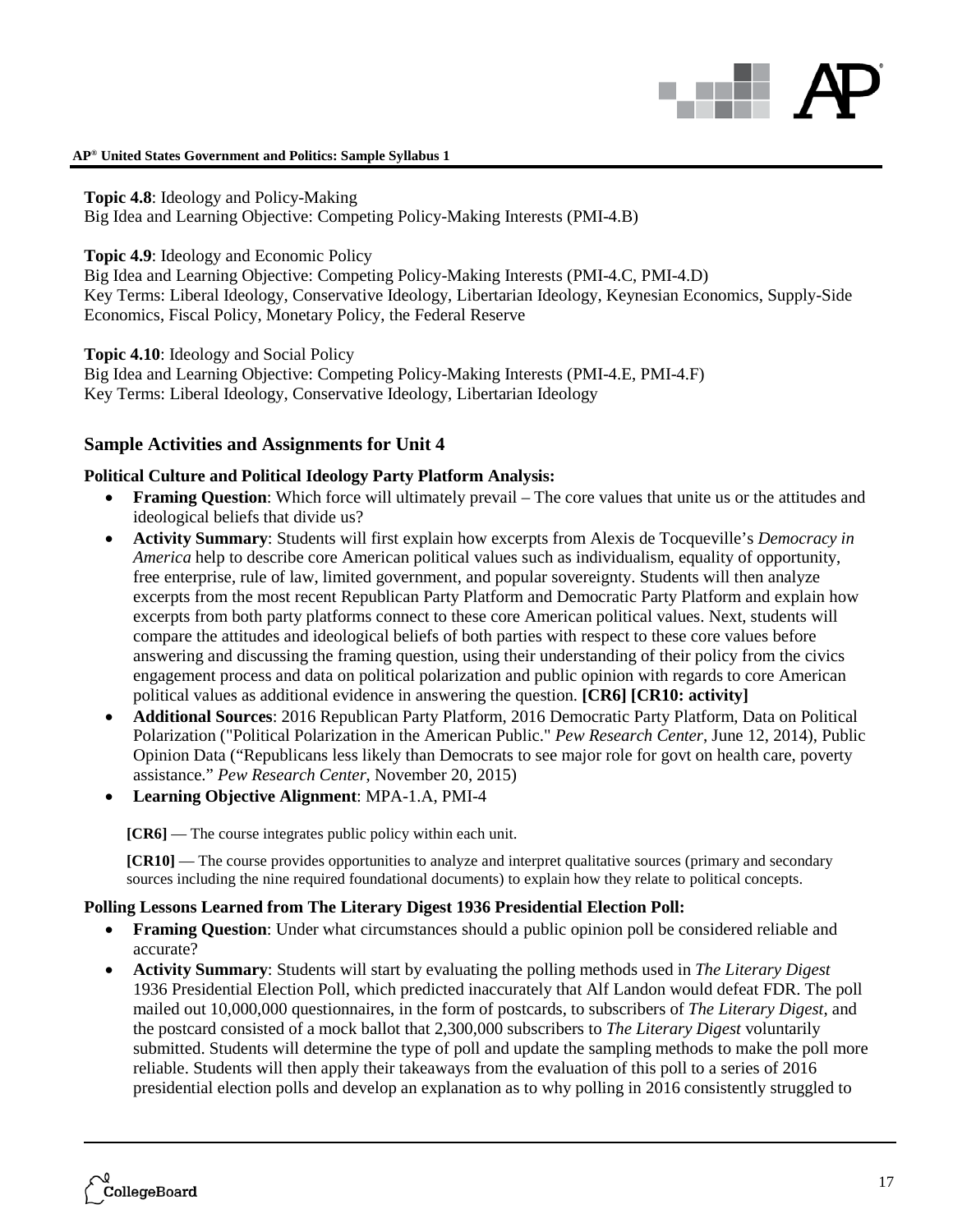

project the outcome of both the party nomination and general elections and how these struggles might influence polling's use in campaigns and policy decisions. **[CR9] [CR12]**

• **Learning Objective Alignment**: MPA-2.A, MPA-2.B

**[CR9]** — The course provides opportunities to analyze and interpret quantitative data to explain what the data implies or illustrates about political principles, institutions, processes, and behaviors.

**[CR12]** — The course provides opportunities to apply course concepts and Supreme Court decisions in real-world contexts or scenarios.

### **Civic Engagement Task 4: The Connection Between Influencing Domestic Policy, Civil Liberties, and Civil Rights**

**Deadline**: About two weeks after the start of Unit 4

**Student Output**: The goal for this fourth benchmark is for students to both analyze civil liberties or civil rights issues underlying their policy problem and to analyze how interpretations of civil liberties protect and limit interest groups as they seek to influence domestic policy. For this benchmark, students will submit a written report that:

- A. Explains the relationship between their policy problem and civil liberties, and as appropriate, identifies the specific provisions in the Bill of Rights that relate to their policy problem and explains how these provisions are related to the policy problem.
- B. Explains the relationship between their policy problem and civil rights.
- C. Explains how at least ONE Supreme Court case related to civil liberties or civil rights protects or enhances their interest group's ability to influence policy.
- D. Explains how at least ONE Supreme Court case related to civil liberties or civil rights limits their interest group's ability to influence policy.
- E. Describes at least ONE lesson, strategy, or idea their interest group can borrow from "Letter from Birmingham Jail," the National Organization for Women, or the pro-life movement in terms of how to successfully influence government policy.

### **Unit 5: Political Participation [CR5]**

### **(26 instructional days)**

**[CR5]** — The course includes the Political Participation Unit and addresses all related big ideas (BIs) and enduring understandings (EUs).

### **Essential Questions:**

- How have changes in technology influenced political communication and behavior?
- Why do levels of participation and influence in politics vary?
- How effective are the various methods of political participation in shaping public policies?

### **Topic 5.1**: Voting Rights and Models of Voting Behavior

Big Idea and Learning Objective: Civic Participation in a Representative Democracy (MPA-3.A, MPA-3.B) Key Terms: Fifteenth Amendment, Seventeenth Amendment, Nineteenth Amendment, Twenty-Fourth Amendment, Twenty-Sixth Amendment, Voting Rights Act of 1965, Rational Choice Voting, Retrospective Voting, Prospective Voting, Party-Line Voting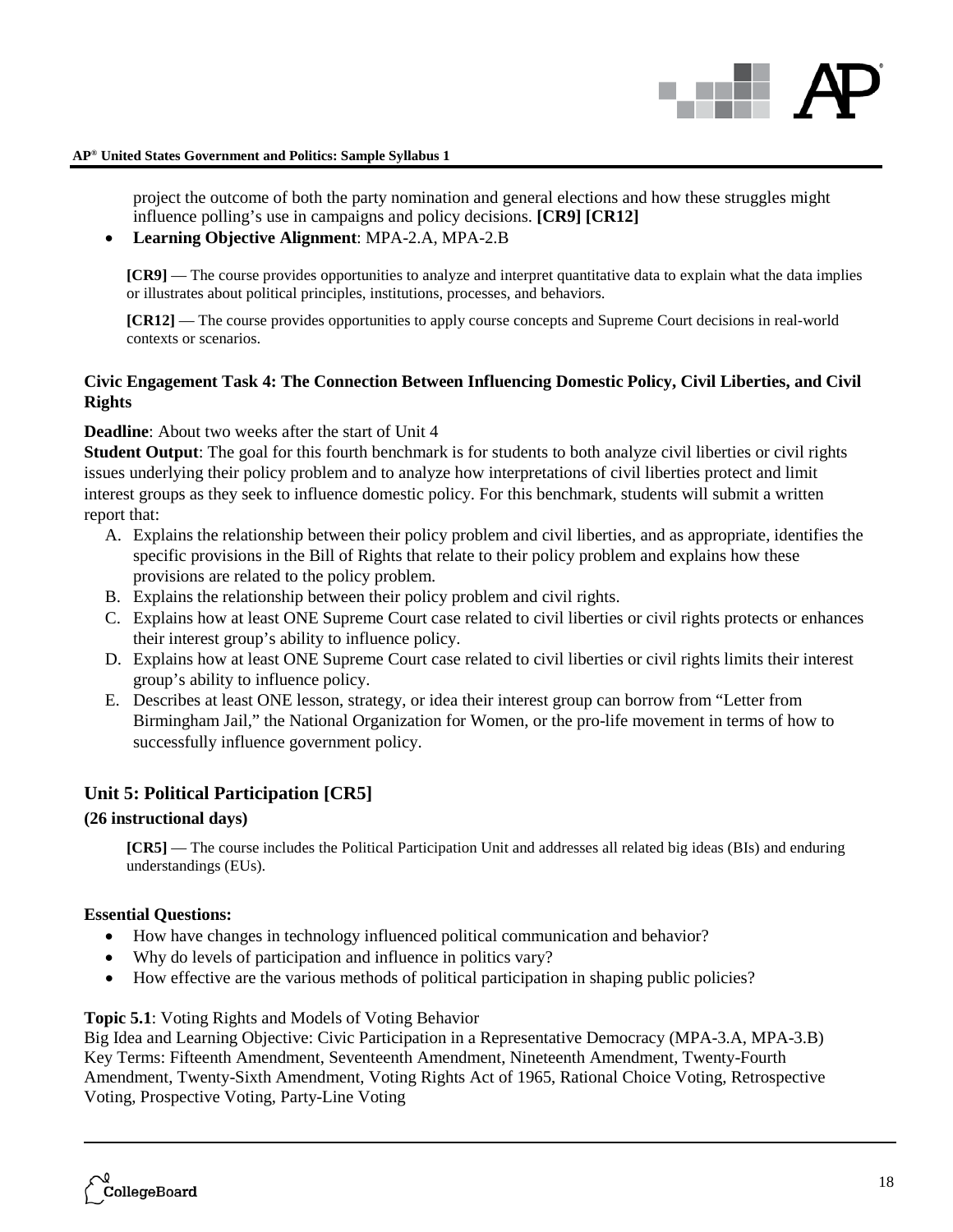

Foundational Documents: The Constitution of the United States

### **Topic 5.2**: Voter Turnout

Big Idea and Learning Objective: Civic Participation in a Representative Democracy (MPA-3.C) Key Terms: Voter Turnout, Vote Choice, Political Efficacy, Voter Registration, Compulsory Voting, Mid-Term Elections, Presidential Elections, Relationship Between Demographics and Voter Turnout, Relationship Between Demographics and Vote Choice

### **Topic 5.3**: Political Parties

Big Idea and Learning Objective: Competing Policy-Making Interests (PMI-5.A, PMI-5.B) Key Terms: Linkage Institutions, Political Parties, Party Platforms, Committee and Party Leadership in Legislatures

**Topic 5.4**: How and Why Political Parties Change and Adapt Big Idea and Learning Objective: Competing Policy-Making Interests (PMI-5.C) Key Terms: Candidate-Centric Campaigns, Direct Primaries, Critical Elections, Realignments, Campaign Finance

### **Topic 5.5**: Third-Party Politics

Big Idea and Learning Objective: Competing Policy-Making Interests (PMI-5.D) Key Terms: Proportional System, Winner-Take-All System, Party Platforms

### **Topic 5.6**: Interest Groups Influencing Policy-Making

Big Idea and Learning Objective: Competing Policy-Making Interests (PMI-5.E, PMI-5.F) Key Terms: Iron Triangle, Issue Networks, "Free Rider" Problem

### **Topic 5.7**: Groups Influencing Policy Outcomes

Big Idea and Learning Objective: Competing Policy-Making Interests (PMI-5.G) Key Terms: Single-Issue Groups, Ideological/Social Movements, Protest Movements, Professional Organizations, Federal Budget Process

### **Topic 5.8**: Electing a President

Big Idea and Learning Objective: Civic Participation in a Representative Democracy (PRD-2.A, PRD-2.B) Key Terms: Incumbency Advantage, Open and Closed Primaries, Caucuses, Party Conventions, Electoral College, Winner-Take-All, National Popular Vote

### **Topic 5.9**: Congressional Elections

Big Idea and Learning Objective: Civic Participation in a Representative Democracy (PRD-2.C) Key Terms: Incumbency Advantage, Open and Closed Primaries, Caucuses, Presidential Elections, Mid-Term Elections

### **Topic 5.10**: Modern Campaigns Big Idea and Learning Objective: Civic Participation in a Representative Democracy (PRD-2.D) Key Terms: Political Consultants, Campaign Finance, Social Media

### **Topic 5.11**: Campaign Finance

Big Idea and Learning Objective: Civic Participation in a Representative Democracy (PRD-2.E)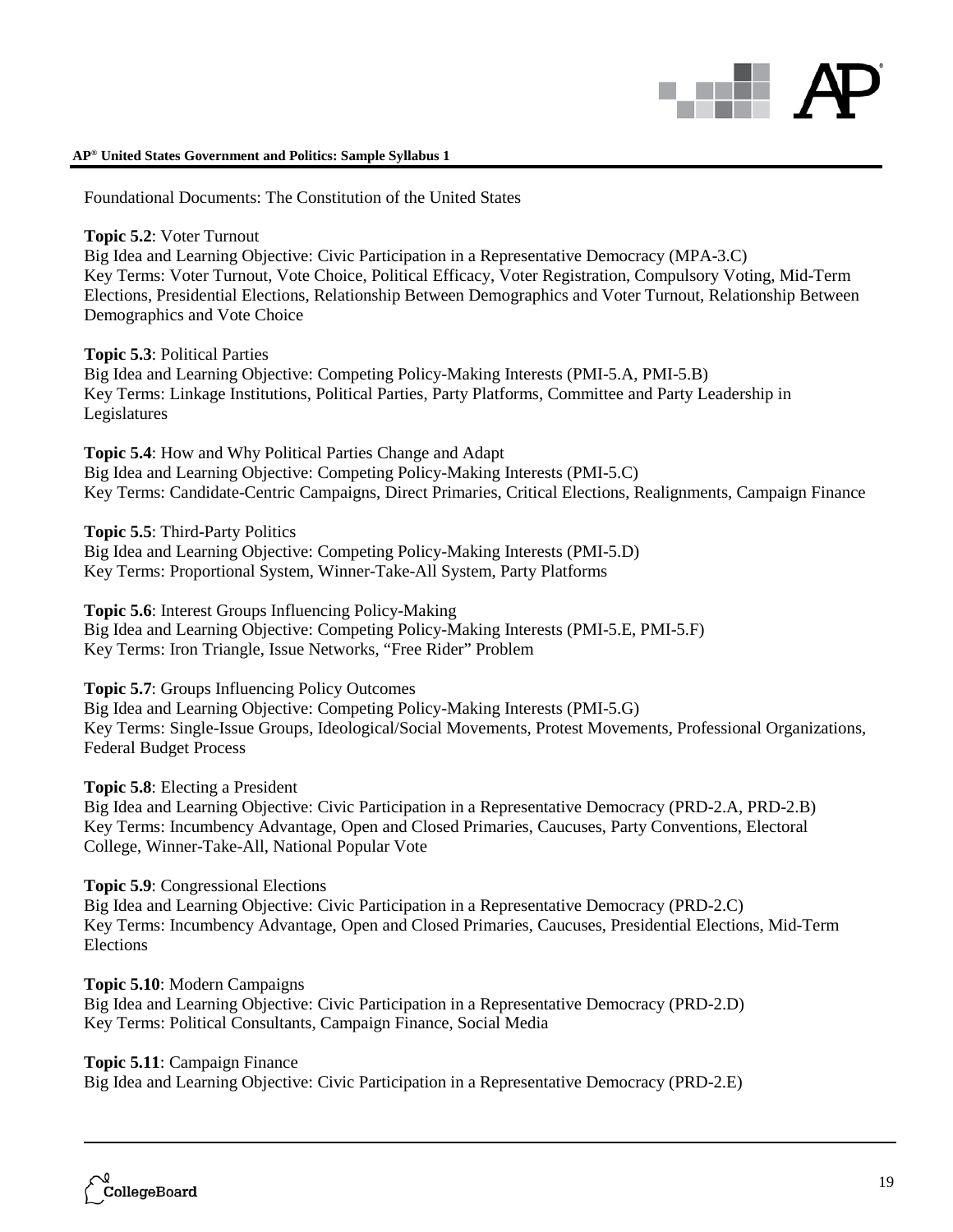Key Terms: Bipartisan Campaign Reform Act of 2002, Soft Money, "Stand by Your Ad" provision, PACs and Super PACs

Required Case: Citizens United v. Federal Election Commission (2010)

**Topic 5.12**: The Media Big Idea and Learning Objective: Civic Participation in a Representative Democracy (PRD-3.A) Key Terms: Horserace Journalism, Media as a Gatekeeper

**Topic 5.13**: Changing Media

Big Idea and Learning Objective: Civic Participation in a Representative Democracy (PRD-3.B) Key Terms: Media Bias, Partisan News Sites, Ideologically Oriented Programming

### **Sample Activities and Assignments for Unit 5**

### **Campaign Strategy Simulation:**

- **Framing Question**: How do demographic trends in political ideology, party affiliation, and voter turnout affect campaign strategy?
- **Activity Summary**: Students will be assigned roles as campaign management for one of the major political parties in an upcoming mid-term Congressional election. Students will be given demographic profiles for three typical members of the eligible voting population, with information provided on the three individuals' race/ethnicity, religion, gender, income, age, education, occupation category, and geographic region. Using exit poll data from the most recent presidential election and mid-term Congressional election, along with an infographic and data on voter turnout levels by demographic, students will develop a campaign strategy for the upcoming mid-term Congressional election. This strategy will outline which of the three demographic profiles are most likely to vote Republican and Democrat along with which profile is most likely to be moderate, while also accounting for which profiles are most likely to vote and least likely to vote and why. Students will then explain how their campaign strategy might be different during a presidential election year or a primary election versus a general election. **[CR9]**
- **Additional Sources**: Exit Poll Data (Huang, Jon, et al. "Election 2016: Exit Polls." *New York Times*, November 8, 2016.), Voter Turnout Infographic (Gray, Emma. "Voter Turnout Graphic Shows Women, Older People Most Likely to Come Out on Election Day." *Huffington Post*, August 17, 2012.)
- **Learning Objective Alignment**: MPA-3.C, PMI-5.B, PMI-5.C, PRD-2.C

**[CR9]** — The course provides opportunities to analyze and interpret quantitative data to explain what the data implies or illustrates about political principles, institutions, processes, and behaviors.

### **Creating a Policy or Strategy to Increase Voter Turnout:**

- **Framing Question**: Why do so many eligible voters find it "irrational" to vote, and what could either the federal government, state governments, or linkage institutions do to make the benefits of voting outweigh the costs for more voters?
- **Activity Summary**: This activity frames the potential problem of low voter turnout through the lens of economic rationality. Students first consider the different factors that influence an individual's decision to vote (attitudinal factors, government requirements, and institutional forces) and how these factors impact either the costs of voting or the benefits of voting. Then, in small groups, students either take on the role of an interest group or political party planning a "get out the vote" drive or the state or federal government looking to craft a policy to increase voter turnout (like Motor Voter). Students will design a policy or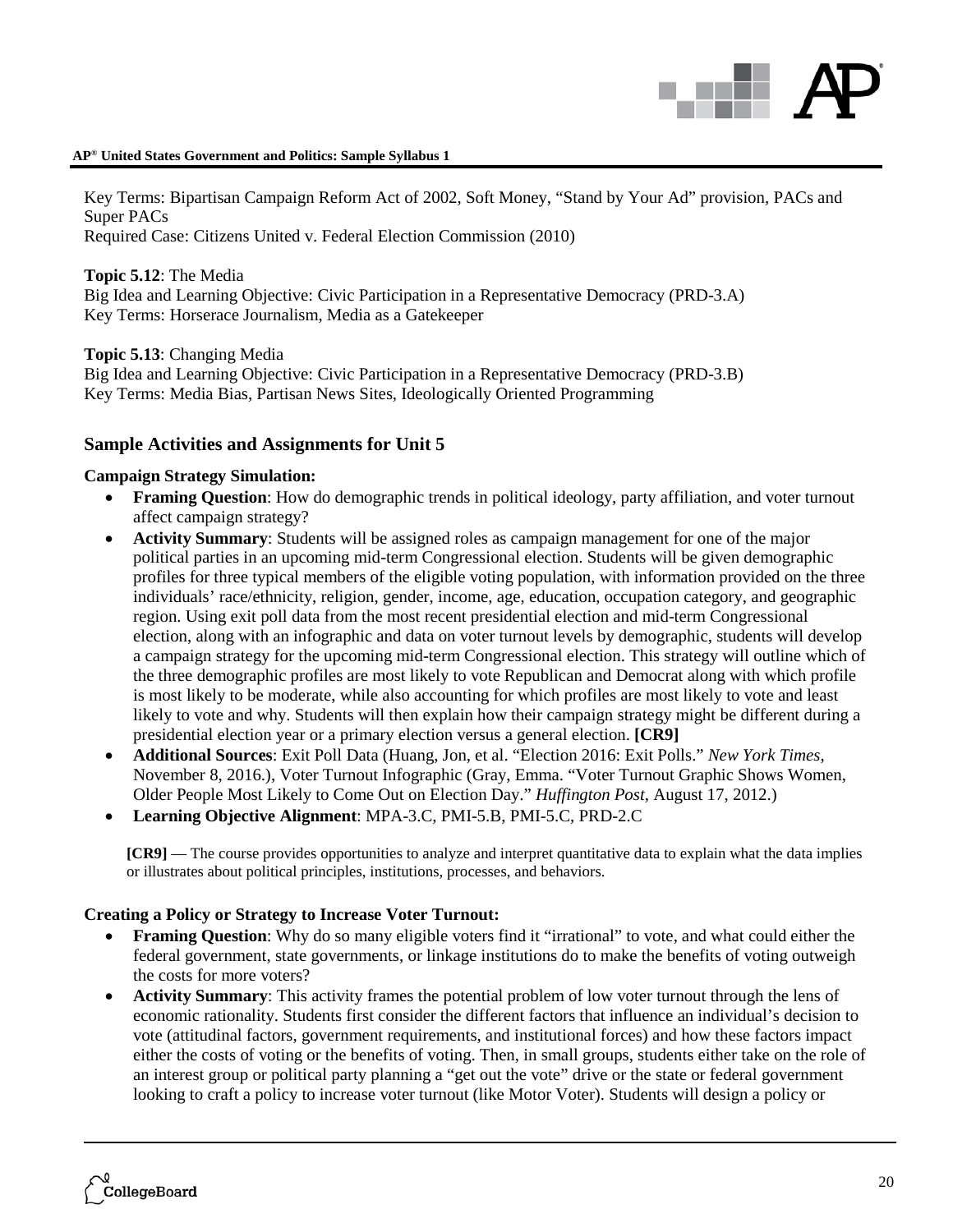

strategy, explaining how their plan will either raise the benefits or lower the costs of voting for more voters and whether their plan is constitutional (if they take the perspective of the state or federal government). The first part of the activity will culminate in students presenting their policy or plan to the class. Students will then consider the implications of higher voter turnout in terms of changes in election outcomes and policies by considering what would happen if the U.S. adopted compulsory voting laws or policies similar to the ones designed by the students.

- **Additional Sources**: Map and Data on Photo ID Laws across different states ("Voter Identification Requirements." *National Conference of State Legislatures*, June 5, 2017), and Map on the Relationship Between Same Day Registration and Voter Turnout ("Interactive map: Does same-day registration affect voter turnout in the U.S.?" *PBS*, October 4, 2015).
- **Learning Objective Alignment**: MPA-3.B, MPA-3.C, PMI-5.B, PMI-5.C, PMI-5.E

### **Assignment – Concept-Mapping:**

• **Assignment Summary**: Concept-mapping is an assignment that students will complete at various points throughout the course in the lead-up to summative assessments. In constructing a concept-map, students will place a quote, a piece of text, data, a visual, a foundational political concept, or a unit essential question in the center of the concept map. Students are then given a set of key terms that they visually connect back to the center of the concept map or the other terms on the concept map. Students must include a description for each term and a brief explanation on each line connecting terms.

### **Civic Engagement Project Task 5: Domestic Policy, Public Opinion, and Political Ideology [CR4]**

### **Deadline**: About two weeks after the start of Unit 5

**Student Output**: The goal for this fifth benchmark is for students to analyze the relationship between their domestic policy problem and both public opinion and political ideology. For this benchmark, students will submit a written report that:

- A. Presents two public opinion polls from a polling service or website, such as Gallup, the *Pew Research Center*, a news website, or *FiveThirtyEight*, that present public opinion data related to their policy problem. Students will describe the data presented in each poll, describe patterns and trends in the data, draw at least one conclusion based on the data, explain how the data relates to their policy problem, and account for any differences in the data presented by both polls. Students will also evaluate the reliability and veracity of the polls by analyzing their sampling techniques and question types. **[CR9]**
- B. Describes the stance of the Republican Party, Democratic Party, and ONE third party as it relates to the policy problem based on the information presented in the most recent national party platforms. Students will also explain the relationship between the Republican Party's stance and conservatism, the Democratic Party's stance and liberalism, and the relationship between the stance of the third party and the two major parties.
- C. Explains how individual political beliefs related to their topic develop as well as how the policy problem is related to ONE of the core values underlying American political culture (e.g., individualism, equality of opportunity, free enterprise, rule of law, limited government) and how the major parties differ in their attitudes towards this core value.
- D. Explains how the information researched in this benchmark might influence the strategic approach of the interest group in attempting to influence policy around the policy problem.

**[CR4]** — The course includes the American Political Ideologies and Beliefs Unit and addresses all related big ideas (BIs) and enduring understandings (EUs).